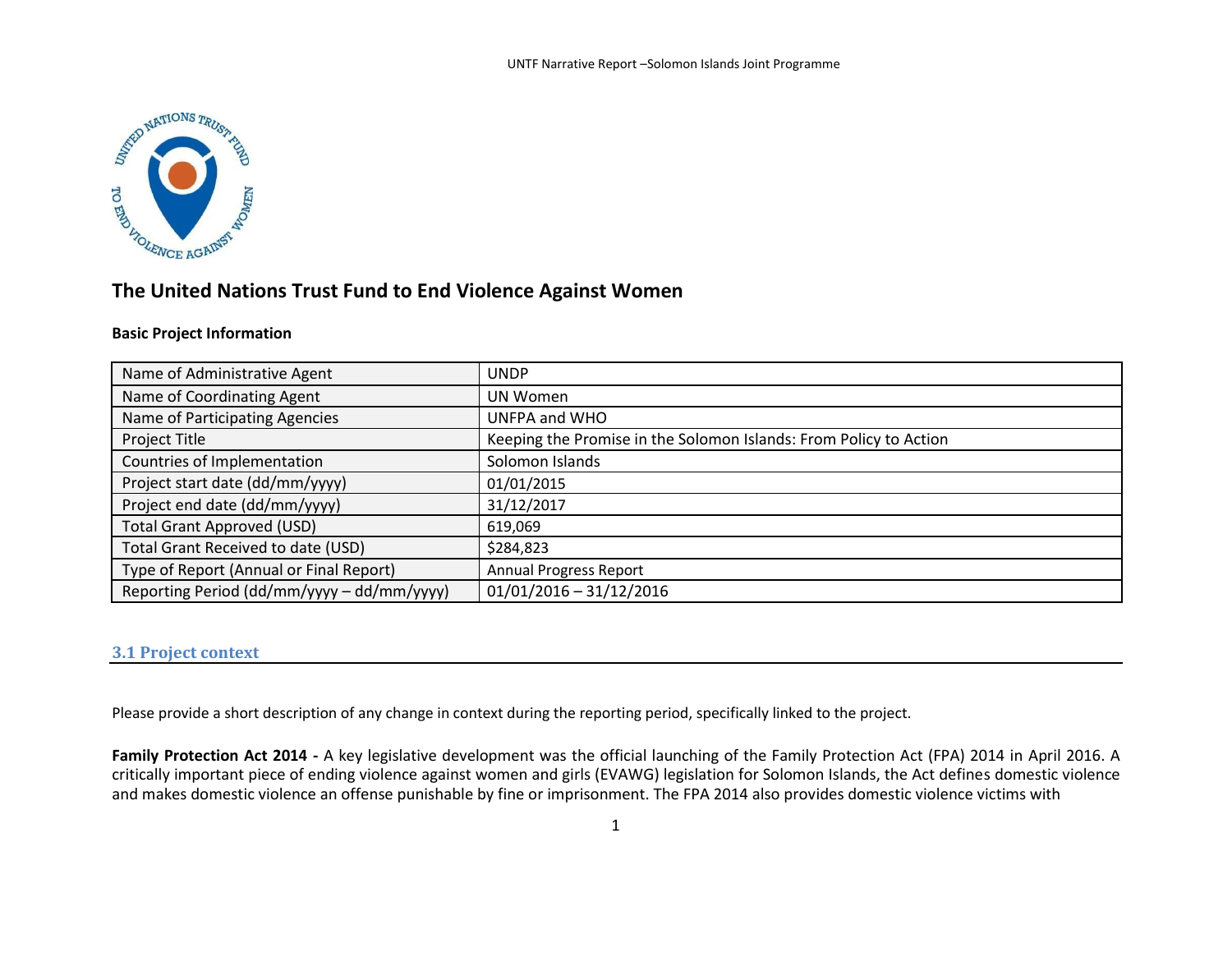preventative measures, including access to police safety notices and restraining orders, and generally enhancing the power of the police and the Courts to provide appropriate protection to survivors of violence against women and girls (VAWG). In this reporting period, communication and awareness-raising on the FPA 2014 continued. In particular, the Ministry for Women, Youth, Children and Family Affairs (MWYCFA) continued refining its pamphlets and posters which provide information about the right to seek help under the FPA 2014. In addition, the SAFENET Coordinator continued to integrate learning modules on the FPA 2014 into its rollout of gender-based violence (GBV) training for health clinic and hospital staff, which has been successfully delivered in Honiara and subsequently rolled out in three more provinces – Temotu, Makira and Western provinces.

**Review of the National Policy on Eliminating Violence against Women (EVAW Policy) -** The Ending Violence against Women (EVAW) Policy 2010-2016 was reviewed and a revised EVAW Policy 2016-2021 was drafted. The EVAW Policy 2016-2021 focuses on ensuring multi-sectoral efforts to address VAWG are in line with the Gender Equality and Women's Development (GEWD) Policy 2016-2018; particularly, two key GEWD Policy outcomes: 1) To enhance the coordination, implementation, and monitoring of the National EVAW Policy and the FPA 2014; and 2) To enhance support for victims of sexual and gender-based violence (SGBV) and extend quality services to rural areas.

As part of the drafting of the EVAW Policy 2016-2021, the MWYCFA hosted a series of consultations with Gender Focal Points (GFPs), Provincial Focal Points (PFPs), and members of the EVAW National Task Force (i.e., the monitoring body of the EVAW Policy). Three in-country missions were led to consult with a total of 300 government officials and representatives from the MWYCFA, Ministry of Health and Medical Services (MHMS), Ministry of Justice (MoJ), Royal Solomon Islands Police Force (RSIPF), Office of the Director of Public Prosecutions, Public Solicitors Office, and the Ministry of Education and Human Resource Development (MEHRD), as well as NGO representatives (i.e., Women's Rights Action Network, Christian Care Centre, and Vois Blong Mere), development partners on EVAWG (i.e., UN agencies, INGOs, Australian DFAT, Secretariat of the Pacific Community, World Bank), and private sector representatives (i.e., Guadalcanal Plains Palm Oil Ltd).

**Ministry of Health and Medical Services (MHMS) restructuring –** In this reporting period, the MHMS initiated restructuring of its GBV-response resources, which in turn impacted the coordination of the SAFENET referral network. The SAFENET Coordinator is now the Ministry's GBV Coordinator, tasked with developing a new unit to be called GBV Unit. Under this newly proposed structure, the GBV Coordinator would report directly to the MHMS Under-Secretary, affording the GBV Coordinator more influence in decision-making and most importantly, in mobilising resources for deployment across the country on planned priority EVAWG activities. "

**New legislative and policy developments –** There were three new legislative and policy developments in Solomon Islands during this reporting period, external to the UN SIG JP, but relevant to progress of the programme goals, including:

**Child and Welfare Bill** - The new Child and Welfare Bill was passed by Solomon Islands Government through Cabinet, and will go before Parliament in 2017. The Child and Welfare Bill will impact the role of the SAFENET Coordinator and SAFENET referral network; these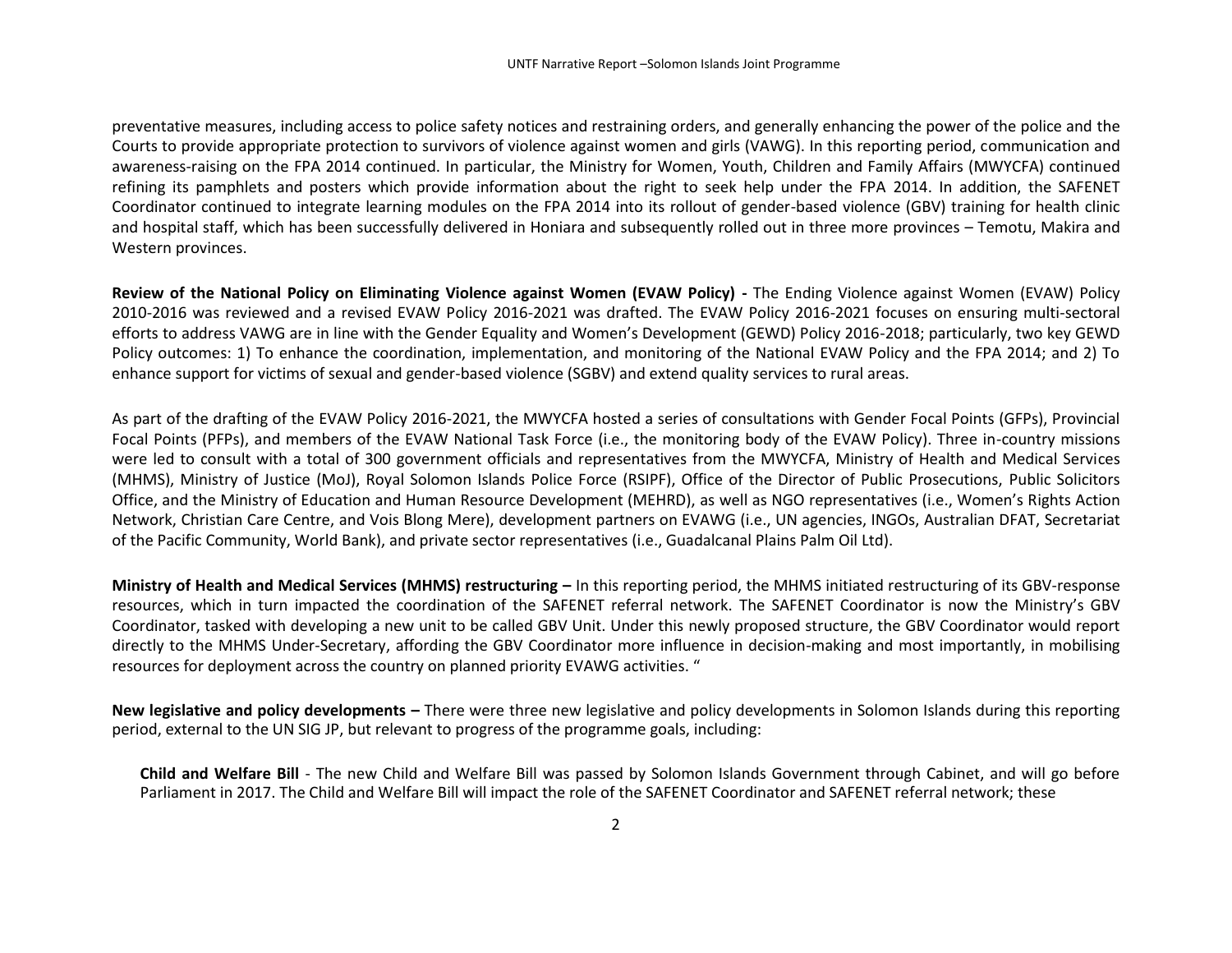implications will need to be considered in light of recent discussions to move coordination responsibilities for the SAFENET referral network to the MWYCFA, and the goal to finalise the move in the medium-term which includes part of SIG UN JP programme timeframe. This proposed change would benefit coordination of services for VAWG survivors as the MWYCFA can ensure alignment with new legislative and/or policy changes, such as the FPA 2014 and the Child and Welfare Bill.

**Development partner support to priorities in new National Health Strategic Plan 2016-2020.** MHMS is in the first year of implementing the National Health Strategic Plan 2016-2020. Australian DFAT, under its Health Sector Improvement Program III (HISP III), will support the rollout of services for VAWG survivors to the provinces, based upon lessons from the model piloted by Seif Ples. Seif Ples is a service provider that offers 24 hour protection and support to VAWG survivors, including rape kits and emergency contraceptives, and operates a support hotline. Seif Ples was a partnership between the Honiara City Council, the Royal Solomon Islands Police Force, and the MHMS. Priorities for Australian DFAT will also consider the new WHO Clinical Guidelines and early work on developing National Counselling Framework by the MWYCFA.

**Provincial Capacity Development and Rollout of the Health Response Training Manual:** Under the UNTF Project (UN JP on EVAW), the Ministry of Health and Medical Services has facilitated and validated the delivery of the GBV Health Response Training manual in 3 Provinces covering Temotu Province, Makira Province and Western Province. The objective of the provincial training is to further validate the training manual to ensure provincial perspective and other recent developments in the country as they relate to gender development is captured in the Training Manual. About 61 provincial stakeholders including provincial health workers have benefited from the provincial trainings on GBV health response.

**Finalisation of the National Policy and Clinical Protocols for Minimum Standards of Treatment of Survivors of GBV – WHO, which is one of** the United Nations-Solomon Islands Government Joint Programme (UN-SIG JP) partners, finalised the National Policy and Clinical Protocols for Minimum Standards of Treatments of Survivors of GBV at the end of reporting period.

**Essential Services Package –** In early 2016, UN Women obtained approval for piloting the *Global Guidelines on Essential Services Package for Women and Girls Subject to Violence* in Solomon Islands as a two-year project. The Essential Services Package (ESP) pilot will implement activities targeting critical gaps in the UN-SIG JP. The ESP pilot project will aim to ensure that VAWG survivors will have greater access to protection and assistance through effective implementation of EVAWG policies and by enhancing the quality of multi-sectoral service delivery. The priority activities of the ESP pilot project have been informed by an extensive consultation process with a broad range of government bodies and agencies, international organizations, non-government, and civil society organizations, and development partner agencies. The planning process involved a gender-focused review of the health sector, a SAFENET referral network review involving all key frontline service providers, and discussions with partners from police and justice system agencies. Some of the key activities of the ESP pilot project will include: production of improved information, education and communications (IEC) materials that will increase the SAFENET referral network's reach and accountability of delivery of services to communities; support for awareness-raising priorities of the government on the FPA 2014; and, delivery of an essential set of services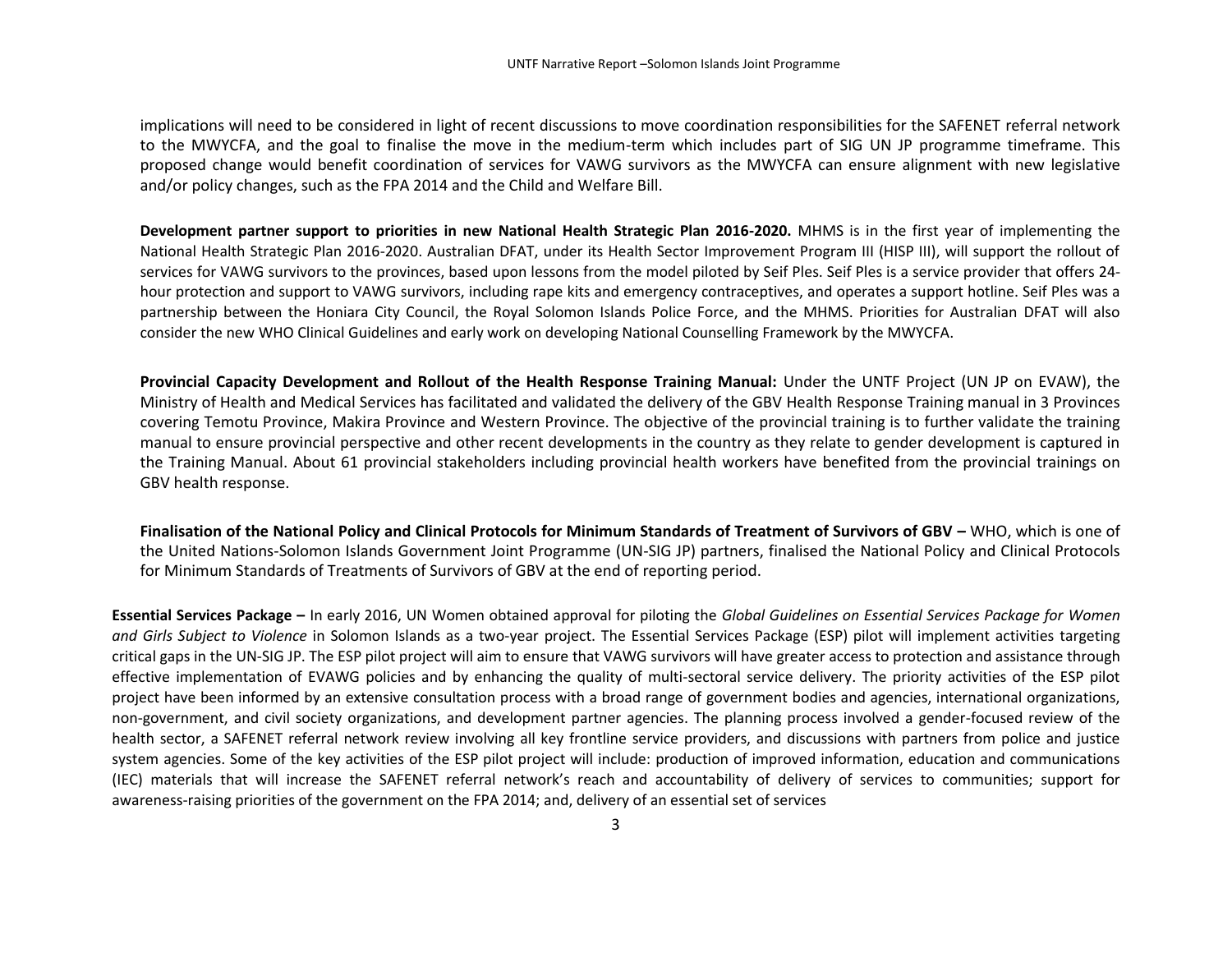that VAWG survivors can access. Capacity building through the ESP pilot project will be by targeted technical support and mentoring, and through improved processes supporting the provision of coordinated and standard quality, survivor-centred responses to VAWG.

#### **3.2 Progress summary**

What progress has the project made during the reporting period towards achieving the outcome(s) and the project goal? For whom (specific beneficiaries)? How? Provide concrete evidence if possible. Feel free to include large successes, as well as unexpected and/or incremental changes. (Maximum 1,500 words)

During this reporting period, the UN-SIG JP focused on supporting the launch and implementation of the FPA 2014 and implementing UN Trust Fund supported activities under all four output areas of the work plan, along with collecting monitoring and evaluation (M&E) data.

#### **Outcome 1: National policy frameworks on EVAWG have been strengthened and implemented to support a comprehensive, multisectoral response strategy**

Implementation of the FPA 2014 continued to be a recurring theme in all of the UN-SIG JP supported activities; in particular, identification of issues in applying provisions of the FPA 2014 were documented and informed technical support across Outputs 1.1, 1.2, and 1.3.

Under the UN-SIG JP, an EVAW Policy international consultant worked closely with the women's machinery in Honiara to review the GEWD Policy, EVAW Policy, and related National Action Plans (NAPs). Consultations were held with stakeholders in Honiara and in two provinces to ensure a wide range of feedback. Priorities recommended for the new EVAW Policy 2016-2020, included a specific focus on women and girls living with disabilities, and improving coordination to enable access to VAWG services in rural areas and the provinces. Consultations also highlighted that consistency in messaging by EVAWG partners is important, as are activities to raise awareness on the FPA 2014, as opposed to only focusing on how provisions of the FPA 2014 are applied by the police, health workers, and social service providers.

The EVAW Policy international consultant also worked with SIG stakeholders and other relevant partners to improve the monitoring of the implementation of the new EVAW Policy 2016-2020 based on lessons from the previous EVAW policy. During this reporting period, recommendations were also finalised for the roles and responsibilities of implementing partners, and makeup and membership of the EVAW National Task Force, which is the oversight body for the EVAW Policy. Appointment of members to the EVAW National Task Force, and training of Task Force members on monitoring processes is planned for the 1st Quarter of 2017.

EVAW Policy 2016-2020 was finalised in the 4<sup>th</sup> Quarter of 2016, with plans to present it to the Cabinet in the 1<sup>st</sup> Quarter of 2017. EVAW Policy 2016-2020 highlights five priority outcome areas: 1) Prevent VAWG; 2) Strengthen legal frameworks, law enforcement, and the justice system;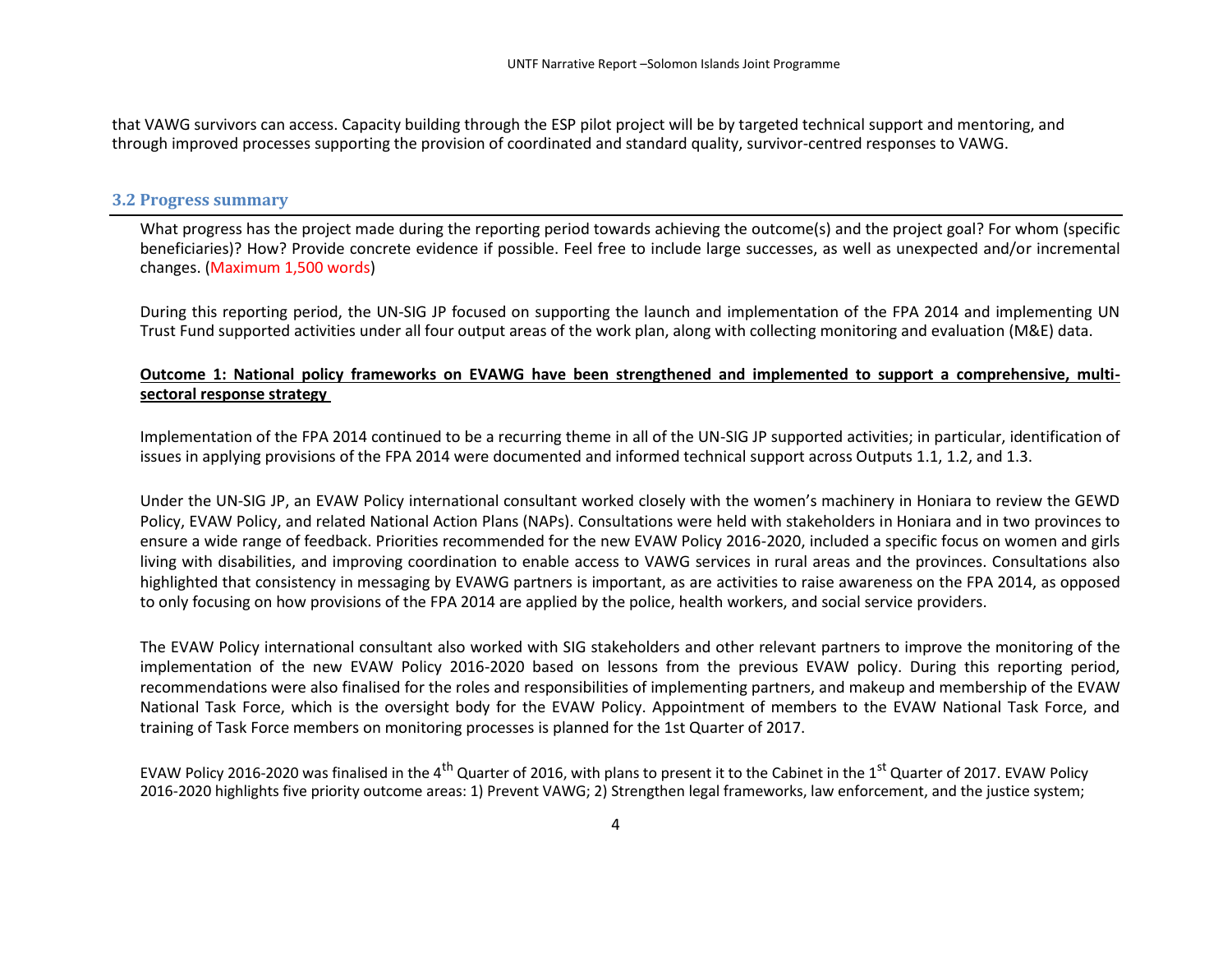3) Strengthen and improve protective, social, and support services; 4) Rehabilitate and hold perpetrators accountable, and 5) Develop national commitments and coordinate services.

Technical support mobilised under the UN SIG JP for the review of the EVAW Policy, also provided technical input into development of the Solomon Islands Government *National Gender Equality and Women's Development Policy*.

Under Output 1.3, the Solomon Islands National Advisory Committee on CEDAW (SINACC) was hosted by the MWYCFA in the 4<sup>th</sup> Quarter of 2016, with the support of a UN-SIG JP-funded local technical consultant. The meeting was funded by UN SIG JP. The SINACC was attended by 16 government officials from the Prime Minister's Office, Ministry of Foreign Affairs (MFA), Ministry of Home Affairs (MHA), MHMS, Ministry of Lands and Housing (MLH), MEHRD, and the Office of Commissioner of the RSIFP. The SINACC endorsed reporting the following progress:

Adoption of a new Federal Constitution, including provisions of equality between men and women; there is a 2017 projected time frame for the final draft with ratification and adoption by 2018). Worthy of specific mention is Clause 19 (1) and (2) which provide for equality between men and women, and a specific prohibition of 'direct and 'indirect' discrimination. Also, Clause 19 (3) prohibits multiple and intersecting discrimination, and sanctions for discrimination. Finally, Clause 49 (5) and (6) outlines to protect or advance the National Human Rights Commission, and Clause 198 (3) outlines investigation for government and persons in other spheres that discriminate.

Development of measures to ensure that police respond to and investigate complaints regarding VAWG. This includes the development of the RSIPF Zero Tolerance Policy, Sexual Assault Investigation Policy, Family Violence Policy, Standard Operating Procedures, and Crime Prevention Strategy 2017-2020.

Adoption of the Second Chance Education Policy. The MEHRD put forth: 1) the SITESA Bill and School Education Bill; 2) the Education Strategic Framework 2016-2030, referencing long term goals for action and efforts to address gender equality; 3) the National Disability Inclusive Education Policy 2016-2020; 4) the Strategic Support Unit which conducts research and data collection on early school leaving (ESL) to inform the Second Chance Education Policy; and 5) gender mainstreaming practices in the Gender Equality in Education (GEE) Policy.

Development of age-appropriate education on sexual and reproductive health that has been included in the Annual Operation Plan and National Heath Strategic Plan. Also, the delivery of programmes targeting children/youth, such as: Family Life Education (FLE), FLE Information Corners, and FLE trainings for teachers and peer educators.

During this reporting period, UN Women and UNFPA also worked alongside relevant counterparts – MWYCFA, MHMS, SAFENET referral network members, and WHO - to support activities across the social service, health, police, and justice sectors. For example, UN Women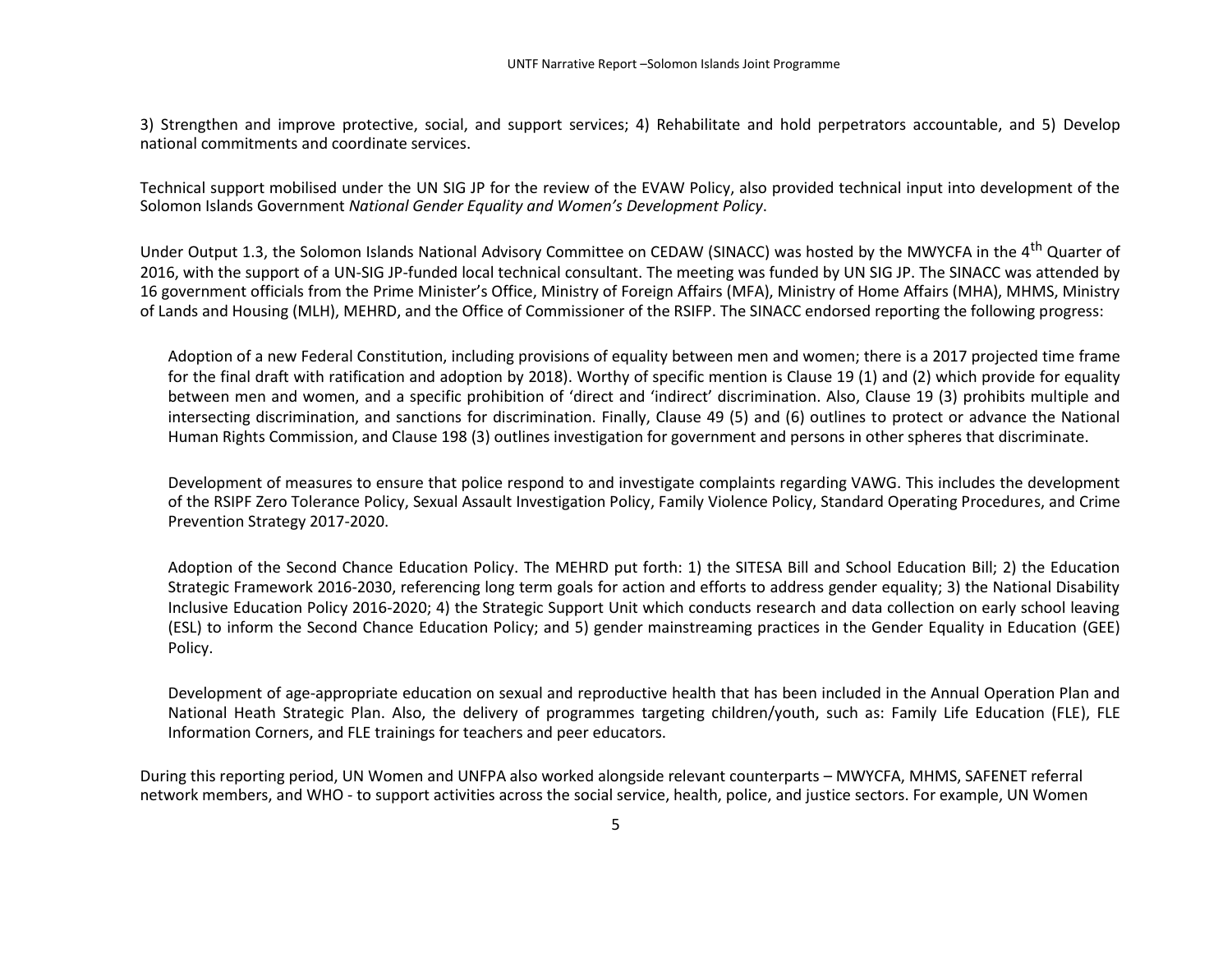undertook efforts to gather monthly data from VAWG service providers, health clinic and hospitals, the RSIFP Domestic Violence Unit, Public Solicitors Office, and the MHMS Social Welfare Department (SWD). UN Women and UNFPA also frequently engaged with relevant counterparts to support the delivery of key EVAWG activities, including those not captured within UN-SIG JP activities. These activities led to an increased shared understanding of the need for a common vision and EVAW Policy that supports a 'whole-of-government' approach; however, this will need to be sustained and balanced with other emerging priorities.

It is also important to note that sustained strengthening of coordination mechanisms, particularly the SAFENET referral network and CARECOM, is central to a multi-sectoral approach to EVAWG. Neither the SAFENET referral network, as a group, nor its governance body, CARECOM, met regularly in 2016. As a result, inter-agency advocacy to promote strong leadership, partnerships, and networks across important EVAWG partners, departments, and sectors has been limited during this reporting period.

The MWYCFA has also faced significant challenges getting information from the various ministries and departments about their annual work plans in relation to implementing the EVAW Policy and related NAP or the FPA 2014. Moreover, the EVAW Policy 2016-2021, which is the key policy document and starting point for EVAWG priority activities and the development of a comprehensive, multi-sectoral response strategy to VAWG, had yet to be endorsed at Cabinet level for implementation by the end of this reporting period. Relevant ministries and departments had yet to communicate their efforts to adopt or implement gender aware or gender mainstreaming policies, as gender mainstreaming and gender budgeting is not fully understood, nor are resources adequately allocated for it to happen at meaningful levels.

One important lesson that is emerging is that capability and capacity of government GFPs vary significant across ministries and related departments, revealing a gap in technical support from the MWYCFA. GFPs needs range from access to effective and easy-to-deliver IEC products related to the FPA 2014 and EVAW Policy 2016-2020, through to specific technical support on developing gender aware and gender mainstreaming policies, as well more training on human rights-based and gender responsive lens from which to address budgeting and resource allocation within ministries and related departments. Among the six relevant ministries, three more capable GFPs – MHMS, MEHRD, and Ministry of Environment, Climate Change, Disaster Management and Meteorology (MECDM) – have had significant development and donor partner investment to support gender aware and gender mainstreaming policies. Ultimately, the M&E process for the UN-SIG JP is highlighting significant technical gaps, for which the MWYCA will be supported by the UN-SIG JP to better address.

#### **Outcome 2: Frontline service providers are able to deliver essential services to survivors of VAWG, and in a more coordinated manner**

During this reporting period, the UN-SIG JP has progressed activities relating to both outputs under Outcome 2, including: Output 2.1, frontline service providers have strengthened coordination for effective referral and case management; and, Output 2.2, health service providers understand and follow new and improved protocols with regard to responding to the needs of survivors of VAWG.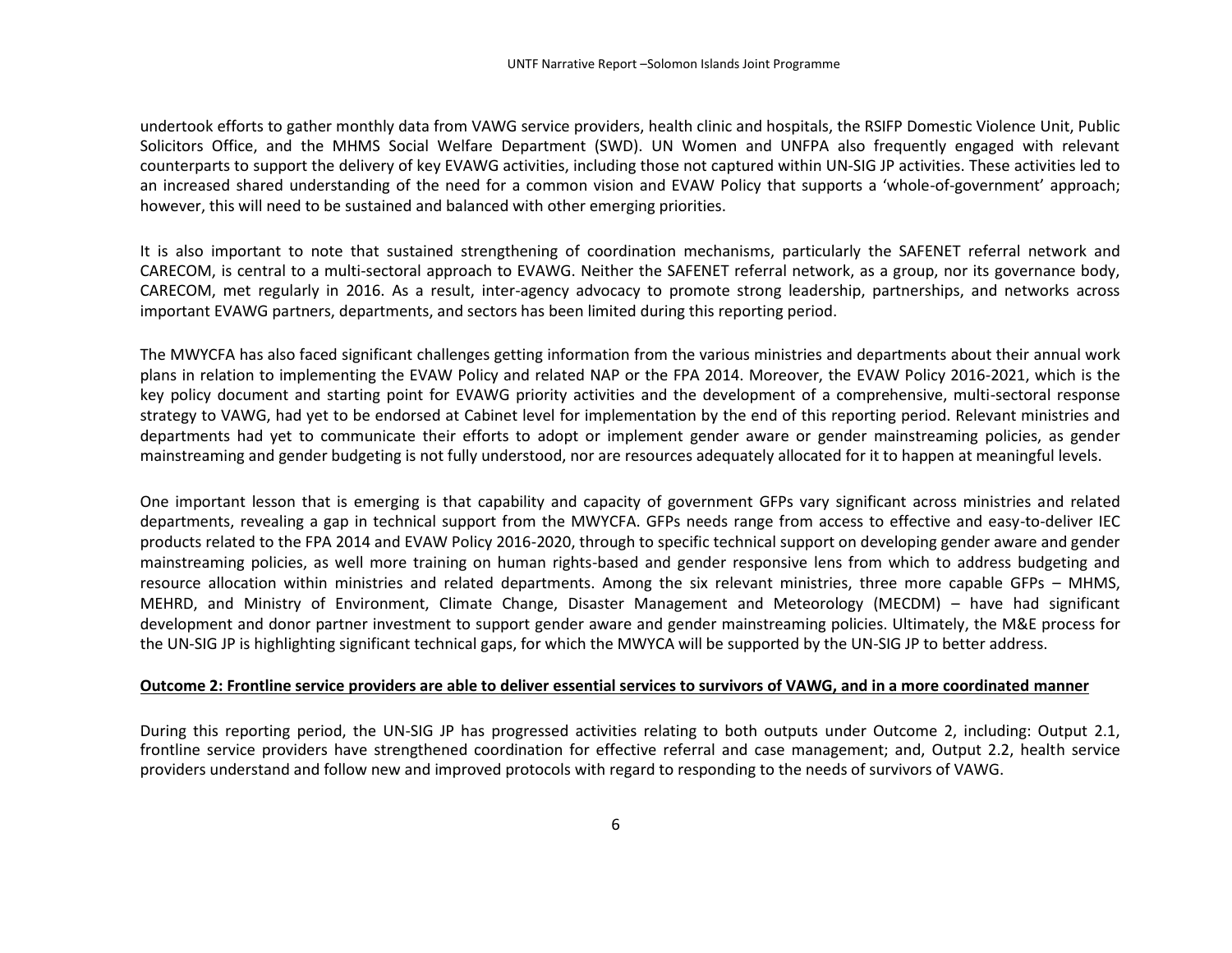UN Women, UNFPA, and the WHO provided technical expertise and support to SAFENET referral network members and affiliates, including frontline service providers, health workers, and police and justice officials to improve the delivery of essential services to VAWG survivors, with vision for enhanced multi-sector coordination.

Under Output 2.1, an EVAW Case Management international consultant provided support to CARECOM, the SAFENET Technical Advisory Monitoring Committee, as well as reviewed the SAFENET MOU and Protocol. The international consultant also worked closely with frontline service providers to identify gaps, develop tools and guidelines, and deliver introductory trainings to strengthen frontline service providers' capacities to deliver survivor-centred services to VAWG survivors. Basic training was also carried out on case management to move toward developing an enhanced coordinated referral system.

Consultations conducted with SAFENET referral network members revealed that technical expertise and support provided to SAFENET members by consultants from UN Women, UNFPA and WHO in 2016, reinforced existing knowledge about rights-based and survivor-centred approaches, and increased frontline service providers' knowledge, attitudes, and practices related to responding to the needs of VAWG survivors.

The second part of the technical support to the SAFENET referral network has been delayed to 2017, given two separate developments, i.e., the review of its governing mechanism CARECOM, and discussions to move the SAFENET coordinating role under the guise of the MWYCFA.

UNFPA also supported the MHMS GBV Coordinator/SAFENET Coordinator to roll out a package of training for health workers in responding to GBV. The trainings were conducted in Honiara, and in three provinces namely Temotu, Makira and Western Provinces covering a total of 61 beneficiaries and comprised five-day training with a mix of modules on clinical training and gender responsive and human rights-based approaches to GBV. The provincial rollout of the Training Manual was purposely to validate the manual to ensure relevant alignment to the essential service package, further ensure that provincial perspectives on the ground and recent developments of gender work in the health sector are captured. The training was also extended to wider-range of EVAWG stakeholders (non-health workers) in each of the three provinces, reinforcing referral networks existing (albeit informally) already. This training program rolled out in the provinces was informed by the GBV Training Manual for Health Workers developed by Auckland University of Technology (AUT), which was also contracted by the UNFPA as part of its implementing the UN SIG JP. The AUT Training Manual for Health Workers is a key document that will be finalized in 2017. In further supporting the GBV Program of the Health sector, UNFPA procured equipment which included 2 Laptops and a printer/scanner/photocopier. The equipment is purposely for service support as part and parcel of the delivery of the provincial rollout of the health response training.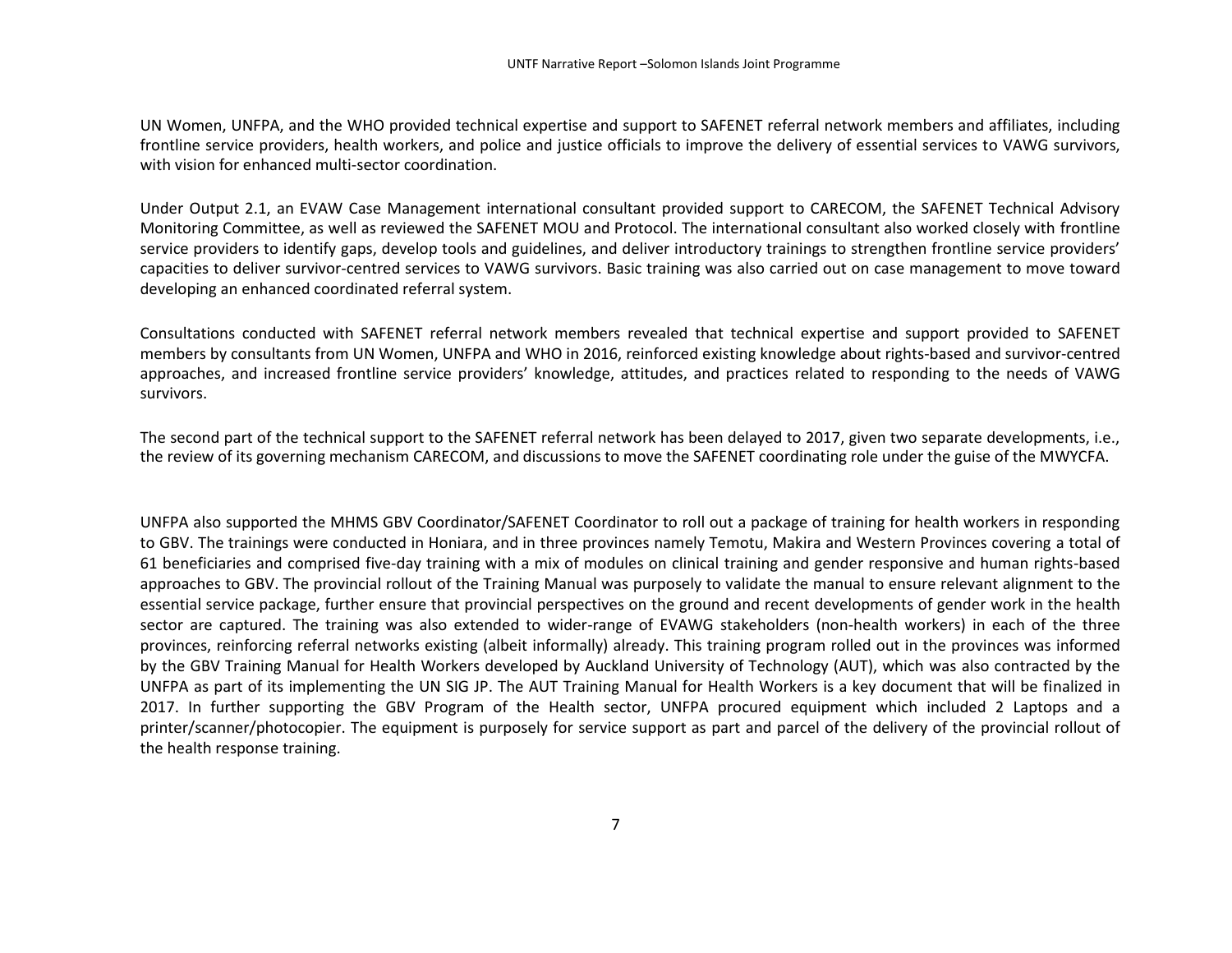In addition, at an individual (but impactful owing his GBV response coordinating role and increased influence within health executive team) level, there is evidence of uptake of effective case management approach through the MHMS GBV Coordinator/SAFENET Coordinator – he has recommended improvements to the AUT GBV manual considering the SAFENET Revised Practitioner's Guide and integrating the same into the 5-days training programme for health workers being rolled out across the provinces. This signifies evidence of increased understanding and application in mainstreaming survivor centered approaches.

During this reporting period, a pre- and post-test Knowledge, Attitude, and Practice (KAP) survey was developed for use with UNFPA's trainings of health care workers. The pilot test of the KAP survey was conducted with one of the UNFPA-supported trainings. UNFPA informed the UN-SIG JP that findings from the KAP survey highlighted increased capacity, capability, and confidence among health workers to respond appropriately and safely to VAWG survivors.

A separate and distinct KAP survey was developed by UN Women's UN-SIG JP M&E international consultant for use with frontline service providers (which includes health workers, as well as social services providers). This KAP survey revealed that frontline service providers have some knowledge and understanding of VAWG and the needs of VAWG survivors; however, some survey respondents still held attitudes that tended to blame the victim for their own victimization. Such attitudes can deter women who experience sexual assault/rape and/or domestic and family violence from seeking help. Findings from the KAP survey demonstrated the need for more EVAWG training and technical assistance to frontline service providers to ensure they are supporting survivors using rights-based and survivor-centred approaches. In addition, frontline service providers need to have IEC materials to inform VAWG survivors of the FPA 2014, and frontline service providers need to know how to utilize provisions of the FPA 2014 to protect VAWG survivors and assist them in accessing essential services.

As has been documented in previous reports, when the UN Trust Fund proposal was written it was envisioned the World Bank-funded referral tracking database would be developed and utilized by SAFENET to track referrals of cases through the referral system. However, given funding challenges and other factors the referral tracking database was not developed, and the referral tracking databased project ended. Implementation of Activity 2.1.2 was therefore impacted. A compromise was to incorporate into *Self-Report VAWG Data Collection Forms* (completed by frontline service providers), a component allowing measurement of the number of VAWG cases referred to and from service providers, hospital/health clinics, police, and justice system agencies. Data collection related to referrals continued throughout 2016 using the *Self-Report VAWG Data Collection Forms.* Administering the data collection process highlighted new developments in data collection in Solomon Islands, primarily the introduction of the Justice Information Management System (JIMS) in the 3<sup>rd</sup> Quarter of 2016.

The JIMS is an Australian DFAT-funded initiative under its Justice Program. The JIMS is currently being used to varying degrees by the RSIPF, Public Solicitors Office, Office of the Director of Public Prosecutions, Magistrate Courts, the High Court, the National Judiciary (which is responsible for administering the courts), and the Correctional Services of Solomon Islands (CSSI). In particular, the RSIPF reportedly adapted data fields of the JIMS to be able to track calls entering its toll-free numbers and response time to family violence-related calls. The JIMS has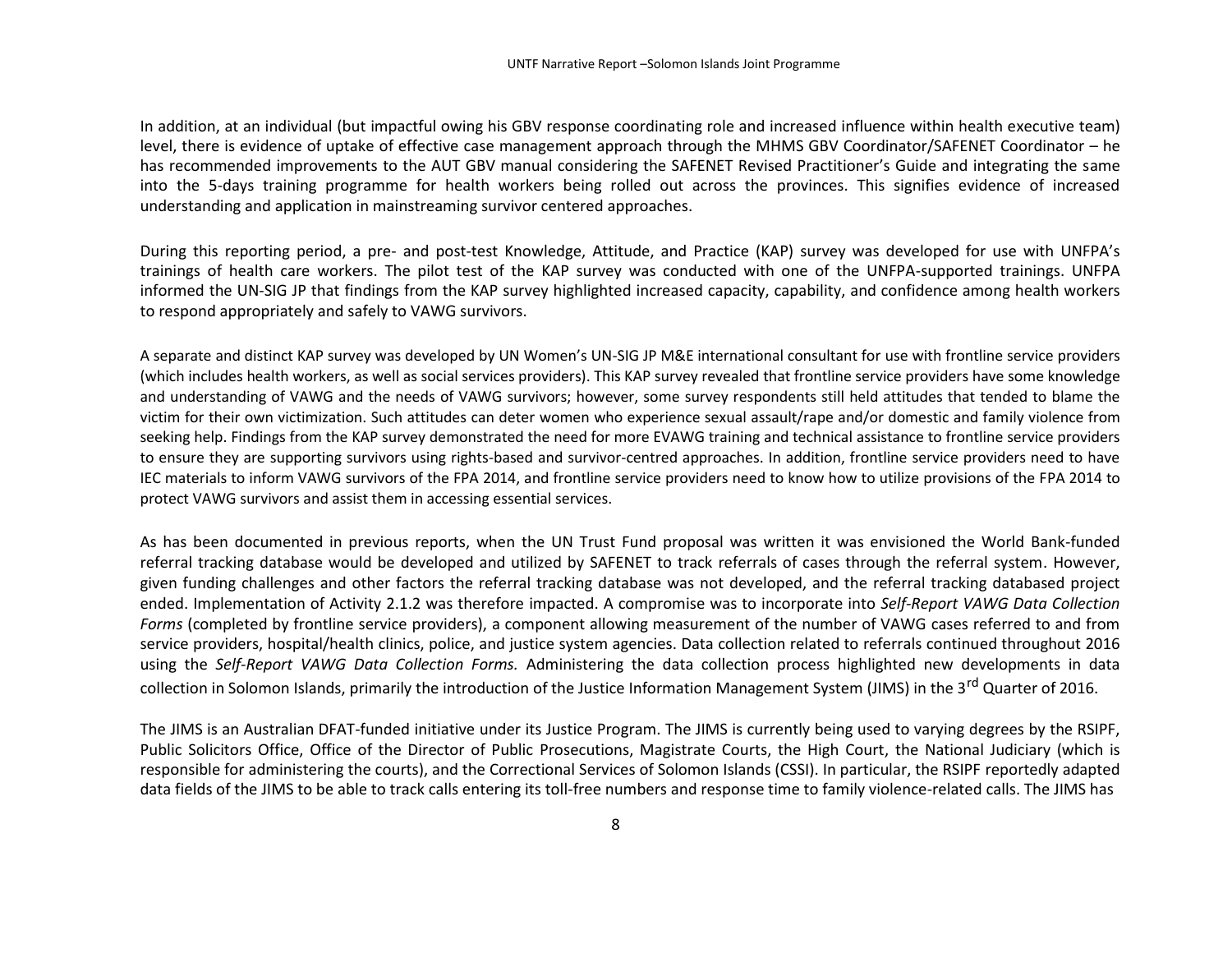been approved for rollout by the Commissioner of the RSIPF and an application will be located on terminals of approved officers. Data fields will include such information as the numbers of cases which will enable tracking of cases across agencies.

In light of the various developments above, the UN-SIG JPs immediate focus has been on supporting the MHMS GBV Coordinator/SAFENET Coordinator to explore how data from the JIMS can be used by the SAFENET referral network and what are the opportunities to integrate data needs to improve coordination of service providers that provide essential services to VAWG survivors (e.g., police and justice agencies, as well as Seif Ples, Christian Care Centre, Family Support Centre).

#### **Observations of General Progress Made by the UN-SIG JP**

**Data collection system being recommended to inform MWYCFA reporting, including reporting to Parliament on the implementation of the FPA 2014 -** Data collected as part of the UN-SIG JP is shared with the SIG through the MWYCFA and with the MHMS (the latter though by default as GBV Coordinator/SAFENET Coordinator is MHMS staff). During this period, the MWYCF prepared to report on implementation of the FPA 2014, a requirement under the Act itself, using monthly data from *Self-Report VAWG Data Collection Forms*.

**Increased uptake of, ownership of, and accountability to UN-SIG JP outcomes –** The MWYCFA has made significant progress accounting for its part in achieving UN-SIG JP outcomes. There is marked improvement in management of funding - at the end of this reporting period MWYCFA was nearing completion of the process of acquitting funds as required for 2016 Quarter 4 financial report. The MWYCFA Quarter 3 financial report as another comparison, was only two weeks overdue. And prior to that, MWYCFA had not completed financial reports for a previous four quarters – it had received Tranche 1 of UN-SIG JP funds in October 2015. UN Women technical support enabled MWYCFA to improve management of financial records. Outstanding matters to be resolved include invoices filed as paymentreceipts, and invoices supplied not reflecting monies then receipted by goods/services suppliers. Inclusion of key UN-SIG JP supported activities (Outputs 1.1, 1.2 and 2.1) in the MWYCFA quarterly and annual reporting on EVAW, further demonstrates ownership of activity objectives. Key activities being progressed under the UN-SIG JP supports MWYCFA to meet its obligations under the FPA 2014. This includes: counselling framework and national regulations on counselling; training needs analysis across sectors responsible for implementing the FPA 2014; and, recommendations for standards of quality and training for key partners in the RSIFP and local lawyers, magistrates, and justice officials.

In 2016, UNFPA submitted an addendum to the UN-SIG JP Project Document, proposing reallocation of funding under Activity 2.1.2. In reallocating the funds, UNFPA acknowledged current constraints in progressing the activity, citing the recent EVAW Case Management international consultant's assessment of the status of data collection within the referral network. The assessment recommended significant strengthening of SAFENET referral network members and agencies/organizations, as well as the governance body, CARECOM, and significant investment in systematizing data collection towards prevalence data-tracking and case management. At the moment with the SAFENET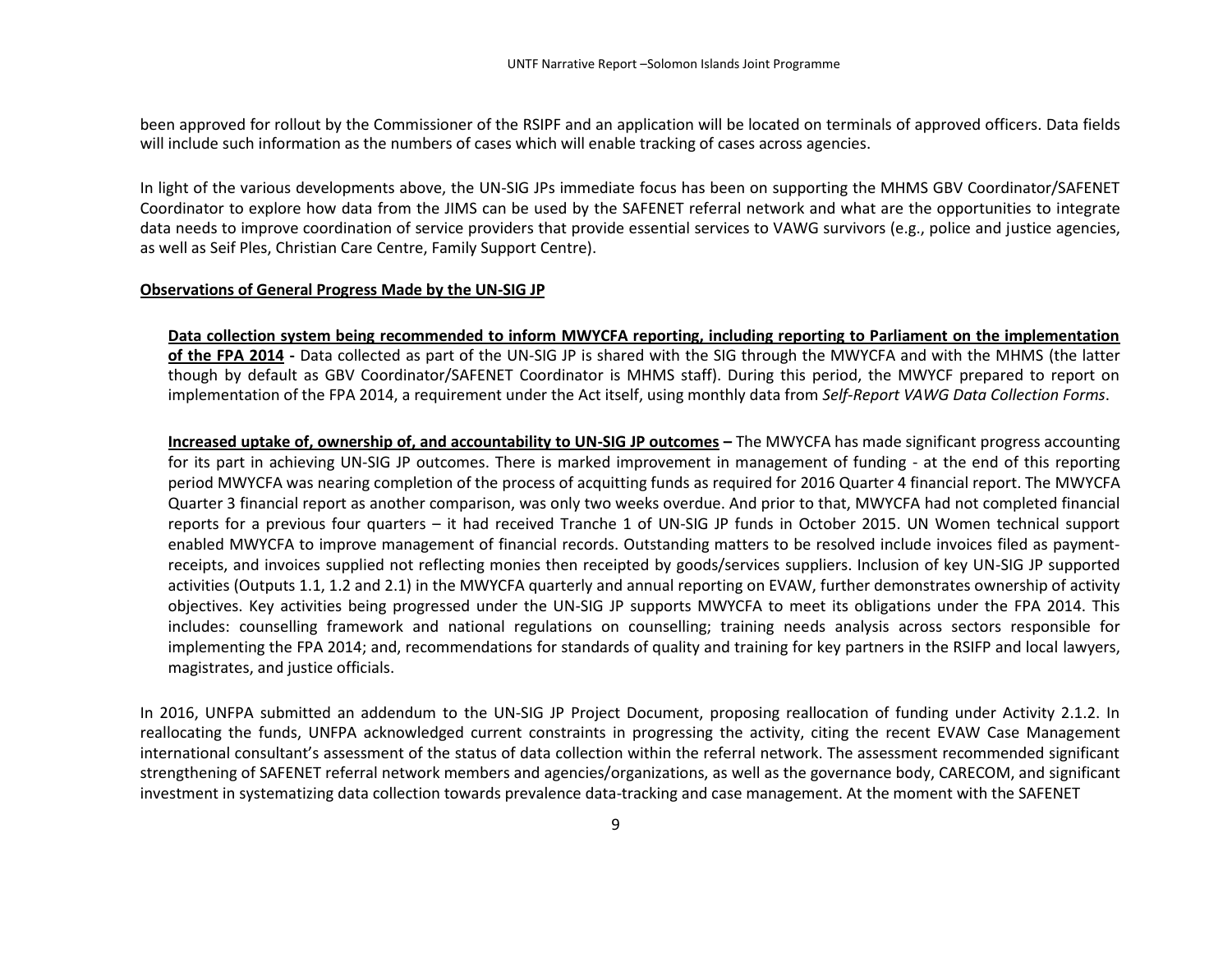Coordinator also fulfilling the role of MHMS GBV Coordinator, this coordination role is fragmented; thus, any monitoring of services, let alone analysis of collected data, is still rudimentary.

It is also important to note that the WHO supported the SAFENET referral network by progressing key steps from SAFENET technical input, i.e., a case management framework. The WHO worked with the Family Support Centre to review current practices and identify resource and capacity gaps. In cooperation with the Family Support Centre, the WHO developed competency-based protocols to integrate survivorcentred case management services into its existing services. In addition to foundational skills in psychological first-aid, basic counselling, and ethics/professionalism, the case management competencies include: informed consent; intake/risk assessment; safety planning; empowerment counselling; action planning; advocacy; and, caseload management. Support also included initial database development to support monitoring and reporting of outcomes on case management activities. Next steps include the MHMS GBV Coordinator/SAFENET Coordinator presenting results of the review of current Family Support Centre practices and steps for alignment with a case management framework to the Family Support Centre Board of Directors in the  $1^{st}$  Quarter of 2017. Pending approval of the recommended revisions by the Family Support Centre Board of Directors, there are ongoing parallel efforts to mobilize additional funding to stage a pilot roll out of the case management framework through the Family Support Centre.

Although a case management framework has been extensively workshopped with and is understood by the MHMS GBV Coordinator/SAFENET Coordinator and Family Support Centre members, the requisite resourcing is an implementing issue. In the 3<sup>rd</sup> Quarter of 2016, the WHO supported the Family Support Centre to bid for funding, as minimum resources, for a case management hub under the Solomon Islands pilot of the *Global Guidelines on Essential Services Package for Women and Girls Subject to Violence.* With the Family Support Centre, the WHO developed a resource list for implementation of the case management framework.

**Increased cross-sector demand for accountability to VAWG survivors** – Within the current legislative and policy environment, efforts to address VAWG has been influenced by consultations, recommendations, and implementation lessons to date. In fact, during this reporting period, new legislation (such as the FPA 2014, Penal Code Review, and Child and Welfare Bill) and new policies (such as the EVAW Policy 2016-2021), along with the development of new protocols and guidelines for case management has created an environment where a much more nuanced conversation about multi-sectoral approaches to VAWG and multi-sectoral coordination for a better delivery of essential services has been able to take place. This was especially noted during the scoping discussions for the ESP pilot project. It was evident that SAFENET referral network members who were involved in the planning of the ESP pilot project were learning from lessons coming out of these policy and legislative reforms, and from the implementation of FPA 2014 and UN-SIG JP activities.

This reporting period (January to December 2016) ended with very strong agreement that VAWG services could be delivered better and that the first step would be to place the ESP pilot project in a context of improving coordination of all service providers, both governmental and nongovernmental service providers. And that this improved coordination had to go hand in hand with services being made more widely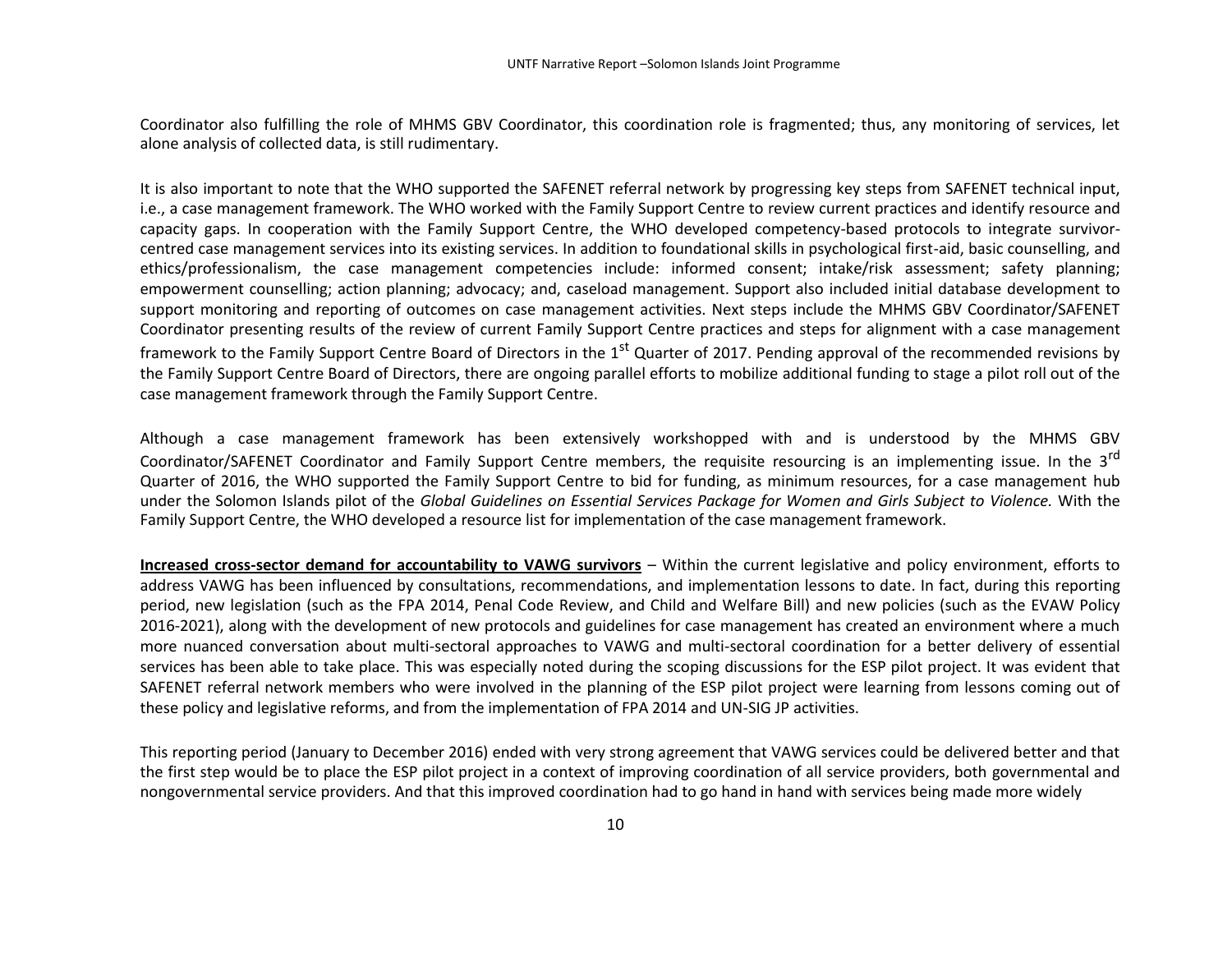accessible. There was little doubt though among SAFENET referral network members and partners that there is a need for VAWG services in rural and provincial areas; however, this need must be balanced with ensuring quality VAWG services are delivered to VAWG survivors throughout the Solomon Islands. Everyone agreed the focus should be on improving reach, and quality and standards of service delivery should be addressed at the outset, rather than an afterthought.

It was in this context that SAFENET referral network members and partners agreed to a set of concrete and far reaching decisions:

The ESP pilot project workplan should include discrete small value procurements, such as: short-term TA to write the national regulations on counselling standards; refurbishment of the GBV room at the National Referral Hospital; through to large-scale activities (e.g., piloting the case management framework through a case management hub).

Each SAFENET referral network member was requested to initiate discussions within their own agencies/organizations on findings that came out of the consultations – considering recommendations to move the SAFENET referral network coordination responsibilities out of the MHMS and over to the MWYCFA; and within the MWYCFA itself, the Minister and the Permanent Secretary, would be engaged on recommendations that MWYCFA sets VAWG policy and standards, as the monitoring agency on EVAWG in the Solomon Islands.

Each partner also agreed to re-examine existing mechanisms in the Solomon Islands for monitoring EVAWG interventions. Recent assessment reveals that multiple levels and bodies, with so few stakeholders, and cumbersome operational procedures and mandates have served as barriers in addressing VAWG in the Solomon Islands.

Finally, the group agreed that EVAW Case Management international consultant be mobilized under the UN-SIG JP in early 2017, and focus on supporting SAFENET referral network members in progressing these next-steps.

**Government agencies setting standards and monitoring interventions –** The MWYCFA is in key position to set standards for EVAWG work in the Solomon Islands, and in monitoring interventions according to policies, protocols, and guidelines. In the course of reviewing the EVAW Policy 2010-2016 and drafting the EVAW Policy 2016-2020, inconsistencies were identified, such as: the need for effective prevention messages; the need for effective awareness raising messages as to the FPA 2014; defining counselling standards that can be enacted nationally; and, most importantly, that the MWYFCA take ownership of its strategic role in standards-setting and monitoring interventions. These are unintended, but welcome linear progressions that show signs of maturity and progression among UN-SIG JP implementing partners to support EVAWG.

#### **3.3 Lessons learned**

What are the main lessons learned so far? Please describe what worked well and what did not work well and explain why.

Highlight key lessons that can feed into learning and planning of new projects/initiatives. Please do not hesitate to highlight how mistakes might have led to new approaches, ideas and/or results. (Maximum 1,500 words)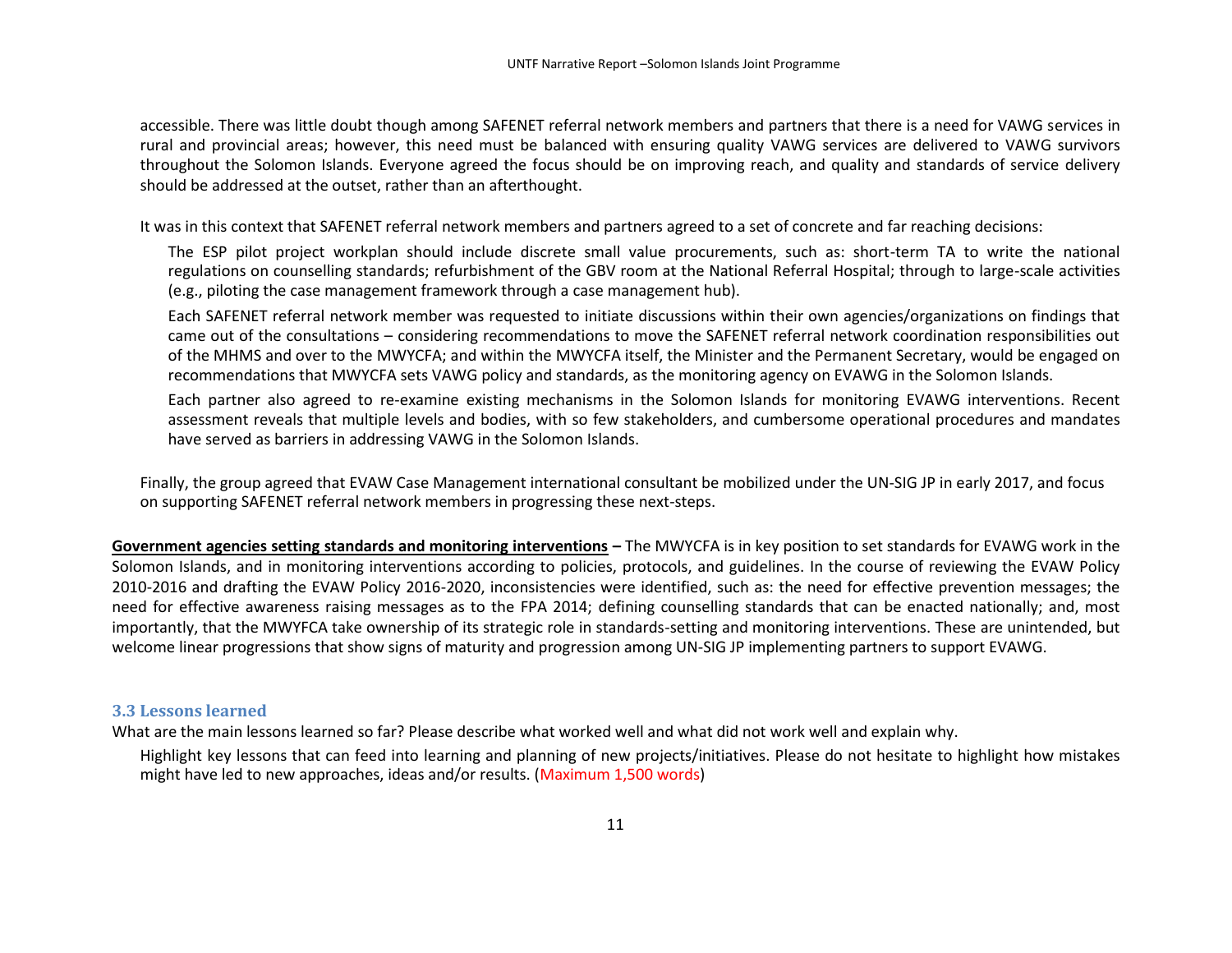The **extended absence of effective programme coordination** by UN Women during the 1<sup>st</sup> and 2<sup>nd</sup> Quarters of 2016 meant that high-level engagement and buy-in both within and across UN agencies, as well as key ministries (MWYCFA and MHMS) was negatively impacted. Ready engagement by the Permanent Secretary of the MHMS, Permanent Secretary of the MWYCFA, the UN Joint Presence Coordinator (i.e., the UNDP Head), UNFPA Regional GBV Specialist, the Permanent Secretary of the MoJ, and the Permanent Secretary of the RSIPF which was initiated in Year 1 (2015) of this project was not sustained. Moreover, the UN-SIG JP key coordinating body, that is the UN-SIG JP Steering Committee, did not meet regularly in 2016. Another immediate and observable consequence was that visibility of the UN-SIG JP, especially among supporting partners in their implementation of specific obligations under the FPA 2014, was negatively impacted. It meant that once an interim JP Coordinator was contracted, that person had to spend considerable time and effort engaged in mobilization during the 3<sup>rd</sup> Quarter of 2016, to reinforce and validate the relevance of UN-SIG JP, and to reestablishing relationships with these key partners to ensure activities continued and data collection for effective M&E continued.

In spite of this unplanned UN Women staffing issue, the challenges faced during this reporting period, which was also the **initial 10 months of implementation of the FPA 2014**, for which the MWYCFA, RSIPF, and other justice system agencies and officials helped emphasize was the immediate relevance of the UN-SIG JP goals and activities to support a 'whole of government' approach to EVAWG, to improve access to services for VAWG survivors, and ensure a standard of quality care and effective coordination of essential services. Among partner agencies, the recurring theme in UN-SIG JP activities and consultations was, necessity of improved coordination and enhance quality of VAWG services.

As referenced earlier, during this reporting period, UN Women mobilized additional resources to implement a ESP pilot project for VAWG survivors; this was in addition to ongoing implementation of UN-SIG JP activities. This involved multiple work plan meetings, lengthy electronic communications, and that SAFENET referral network partners (i.e., UNFPA, MWYCFA, MHMS, RSIFP, MoJ, and the Family Support Centre) attendance at a meeting in Bangkok, Thailand in November 2016. Nevertheless, partners worked through to the two-week Christmas shutdown period to implement UN-SIG JP activities, implementing 9 out of the 11 planned activities for this implementation and reporting period (January to December 2016).

**UN JP design to implement Outcome 1 and part of Outcome 2 through funding a grant for MWYCFA was appropriate to its capacity.** Funding to the MWYCFA, through the legally binding Letter of Agreement, was based upon discrete deliverables, such as: meetings convened; consultations hosted; policies developed, and more, was and continues to be appropriately aligned with the MWYCFAs staffing capacities. During this reporting period, the primary MWYCFA UN-SIG JP counterpart was on annual leave for eight weeks. An assessment of MWYCFAs internal annual reporting for the 3<sup>rd</sup> and 4<sup>th</sup> Quarters of 2016, showed that of the 12 EVAWG activities planned by the MWYCFA, 7 of those implemented were UN-SIG JP supported activities. This is good considering that these activities were ongoing simultaneously and being implemented by two officers (the MWCYFA EVAW Coordinator, ½ of Director of Women's Development Division and ½ of CEDAW Officer); in effect, this progress is an indication of appropriate level of implementation sharing.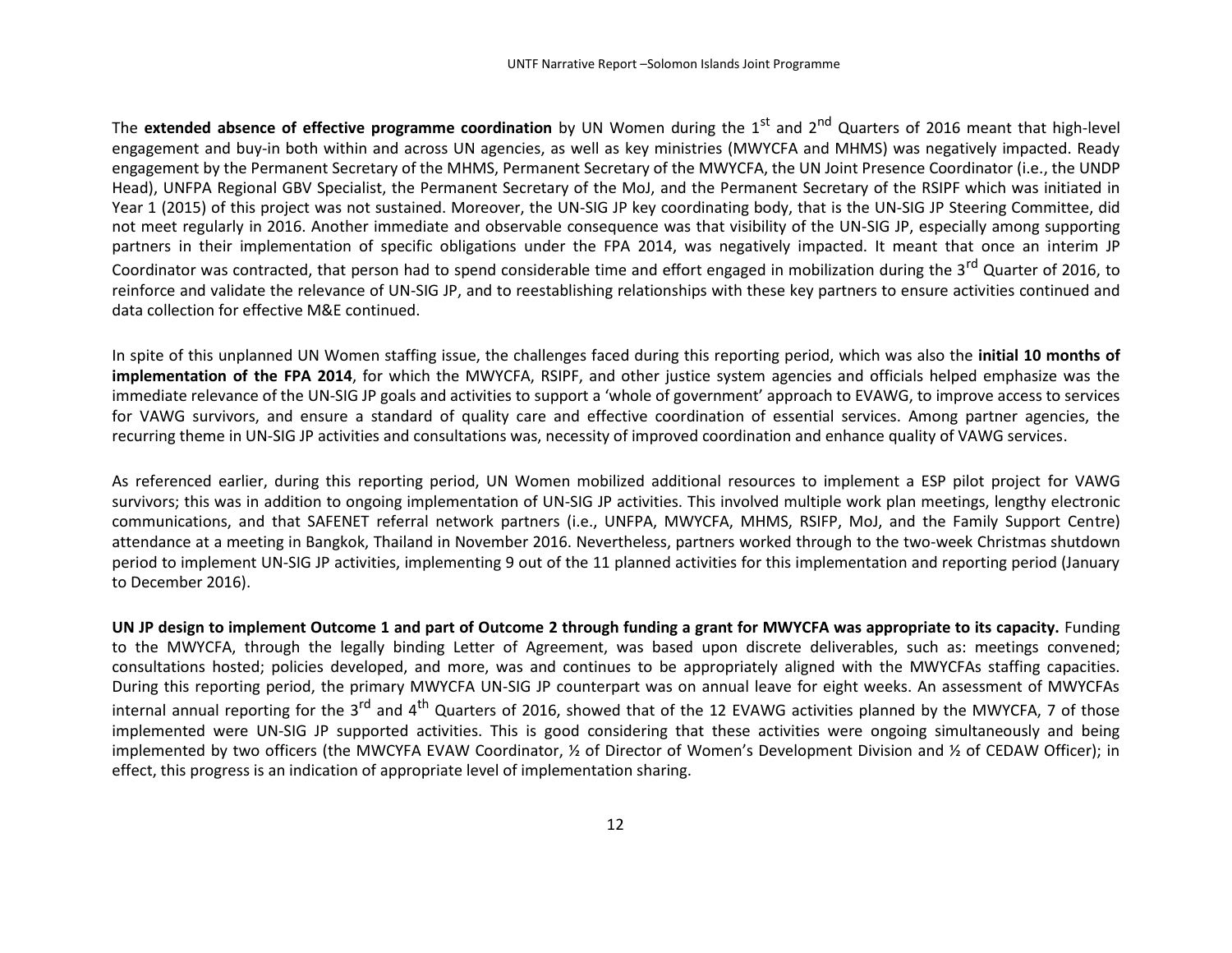**Corralling multiple activities in the EVAWG sector effectively.** With funding support under Activities 1.1.2 and 1.2.1, the MWYCFA was able to access PFPs on gender equality and EVAWG, as well as select ministry-level GFPs. Consultations for the EVAW Policy and the midline assessment for the UN-SIG JP provided opportunities to meet and engage with these focal points on capacity needs and operational challenges faced in carrying out their responsibilities; this process afforded the MWYCFA an opportunity to review the type and level of support it was providing to GFPs. A potential next step for 2017, is to utilize the GFPs more effectively as entry points to initiate discussions about gender equality and the government's policies and priorities in addressing VAWG.

During this reporting period, UN Women also fielded technical support for MWYCFA to review the national EVAW Policy 2010-2016, and to support the EVAW National Task Force to monitor implementation of the EVAW Policy 2010-2016 against a results framework. By the end 2016, the EVAW Policy international consultant had finalized the EVAW Policy 2016-2021, following the final validation workshop held in Honiara in October 2016. Prior intentions were for the MWYCFA to obtain Cabinet approval for the EVAW Policy 2016-2021 in the 4<sup>th</sup> Quarter of 2016. followed by appointment of members to the EVAW National Task Force. However, given submission of the EVAW Policy 2016-2021 to the Cabinet has been delayed to the 1<sup>st</sup> Quarter of 2017, the international consultant will undertake their next mission trip to Solomon Islands in the 1<sup>st</sup> Quarter of 2017, to develop the M&E framework and tools for the EVAW Policy 2016-2021, and deliver trainings to the EVAW National Task Force on its use. It should be noted that the MWYCFAs plan is to present three different papers at the same time to the Cabinet in the 1<sup>st</sup> Quarter of 2017 for endorsement. This includes the EVAW Policy 2016-2021, as well as the Women, Peace and Security Policy and National Action Plan, and the Annual Report to Parliament on Implementation of the FPA 2014. In part, delay in finalizing the Women, Peace and Security Policy and National Action Plan in the 4<sup>th</sup> Quarter of 2016 contributed to delays in the planned timeline for bringing the EVAW Policy 2016-2021 to the Cabinet for endorsement.

**Implementation of the new Family Protection Act 2014.** As previously mentioned, in April 2016, the FPA 2014 was officially launched and the MWYCFA hosted a launching ceremony. Prior to this launch, key implementing partners met as an informal group, along with other EVAWG stakeholders; this meeting was largely driven by the Police Commissioner from Office of the RSIPF.

Separately, the formal governance mechanisms for the FPA 2014 started convening in second half of 2016, which raised a critical question of governance and accountability, as well as potential duplication of discussions and resolution of issues. The formal mechanism prescribed in the FPA 2014 is led by the Family Protection Act Advisory Council (FPAAC), which was to be chaired jointly by the MWYCFA and MoJ. The two different groups ran parallel through until the 3<sup>rd</sup> Quarter 3 of 2016, before the FPAAC was convened more regularly. There is a third mechanism that has been initiated, the FPA Implementation Working Group, which met for the first time in the 4<sup>th</sup> Quarter of 2016; the next meeting of the FPA Implementation Working Group is planned for February 2017. In other words, there are multiple lines of reporting on the implementation of the FPA 2014; therefore, this was a constant issue that the MWYCFA had to address throughout 2016.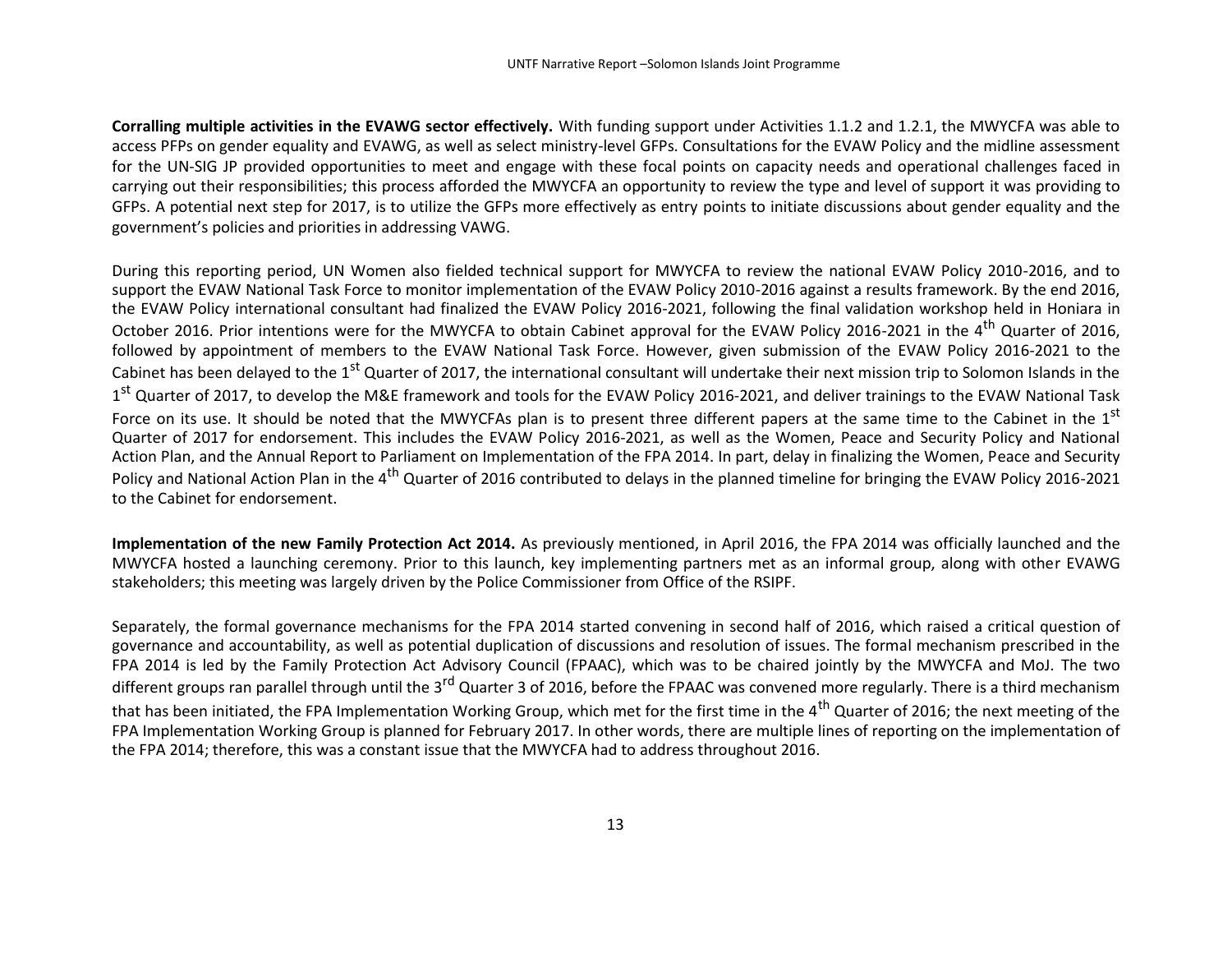Another implementation issue that was highlighted across the sectors was that training on the FPA 2014 needed to be tailored to the agencies concerned. For example, police training on the FPA 2014 was trained on the application of the FPA 2014; whereas, training for nongovernmental service providers would need to be focused on disseminating information on the provisions and the rights of victims of family violence under the FPA 2014. The FPAAC is considering this further in its meetings which are attended by the Police Commissioner for the RSIFP, as well as administrative heads of relevant ministries, including the MoJ. There is also a plan to deliver VAWG-specific training to police officers in a planned National Police Conference during the 1st Quarter 1 of 2017. As the MWCYFA has stated, "*the RSIPF is planning to conduct a training for officers on the Public Safety Notice in March 2017. This is an entry point for MWYCFA to conduct a refresher TOT. Manuals should also be made available for them during this training. Further discussion needs to happen with the Police Academy*" (excerpt from MWYCFA\_WDD\_EVAW\_2016 Q3&Q4 Report).

It is also important to note that UN-SIG JP government partners raised concerns about messages being presented on the FPA 2014 by all EVAWG partners in the Solomon Islands. The issue raised was whether the IEC materials used and the language/content presented is based on VAWG prevention principles and appropriately aligned with human rights-based approaches. The potential for inconsistency in messaging across the different stakeholders is a real risk that has already been documented during different consultations and meetings in Honiara and in the provinces.

To this effect, the MWYCFA applied and received approval for funding to research effective communication about VAWG and EVAWG, considering it essential in addressing social attitudes and norms condoning VAWG. The secondary consideration of the research proposal is to investigate how to go beyond raising awareness to actually mobilising communities in preventing VAWG. The MWYCFA based their proposal on understanding better the language most effective in addressing popular beliefs and cultural attitudes that serve as barriers to EVAWG; and, at the same time, provide sound evidence to inform the next steps for improving implementation of the FPA 2014.

**Flexibility in implementation of the UN-SIG JP workplan to address emerging priorities related to EVAWG -** UN Women mobilized a technical consultant to meet the objectives of Activities 2.1.1 and 2.1.3 during the  $1<sup>st</sup>$  and  $2<sup>nd</sup>$  Quarters of 2016. The consultant assessed capacity-gaps of the SAFENET referral network and member agencies/organization to deliver VAWG services, including case management and referrals. Another part of the support was reviewing the current training package for frontline service providers (of which familiarization on the Standard Operating Procedures is a feature). The assessment found that SGBV/EVAWG trainings had been conducted, but to varying standards, with none focused specifically on case management. Knowledge of the SAFENET referral network's Standard Operating Procedures was also uneven across and within member agencies/organizations. Given the fact that many trainings have been one-offs, combined with the high turnover rates of members, meant that institutionalizing of EVAWG capacities risk being diluted and lost through departures. There were revisions recommended on the training package which is awaiting approval/endorsement by SAFENET referral network members and its governance body, CARECOM. Delivery of training for 43 frontline service providers was initiated in the 2<sup>nd</sup> Quarter of 2016; this training was informed by the capacity/gap analysis that was conducted on EVAWG services and case management. The training was conducted over a four-day period in April 2017, and included introduction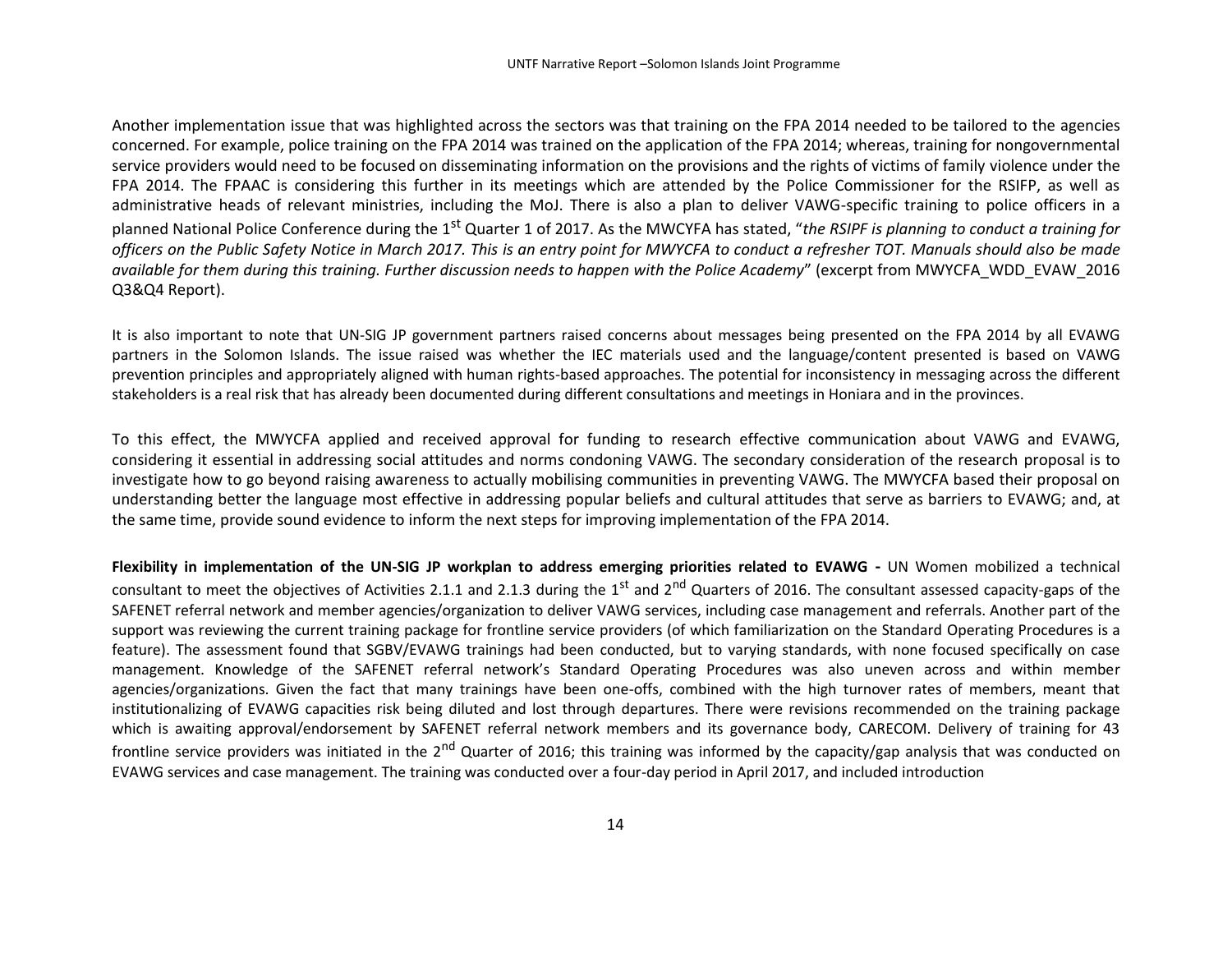to survivor-centred case management. Since then, the international consultant has had to reschedule the next mission trip to the 1<sup>st</sup> Quarter of 2017.

Also, earlier referenced discussions to review the governance body, CARECOM, and the proposal to move coordinating responsibilities for the SAFENET referral network to the MWYCFA has validated this change in the workplan.

#### **3.4 Innovative methodologies**

Is your project using any new/innovative methodology?  $\boxtimes$  Yes

No

*If yes, please describe it briefly and how it is being applied to the project. (Maximum 1,500 words)* 

During this reporting period, the MWYCFA made progress on the activities it was responsible for under Outcome 1, with an innovative solution for Activities 1.1.1 and 1.1.3.

Given previously planned engagement of the Secretariat of the Pacific Community's Regional Rights Resource Team (SPC RRRT) on the development and delivery of training for members of Parliament on the FPA 2014, the MWYCFA opted to engage a local consultant with extensive legal policy experience in Pacific Island countries to complete this as one of three outputs. Having also been involved in preparing the Solomon Islands delegation and report to CEDAW, this consultant was also contracted to support coordination of CEDAW implementation related to EVAWG. A final output for this same consultant was the development of a national counselling framework that could become a regulation subsidiary to the FPA 2014. Considering the expertise of the consultant engaged and the remuneration sought, the 90 day contract with the following three deliverables was sound value for the money. In addition, the process of developing the TOR was independent of UN Women support, and management of the inputs and deliverables by this local consultant was the responsibility of the MWYCFA EVAW Policy Coordinator. This is demonstration that MWYCFA is maturing in its articulation of capacity needs, and managing resources for maximum impact across its priority areas.

Another innovation affording invaluable insights is the parallel process that has helped MWYFCA identify gaps in capacities of GFPs across the ministries that was identified as part of the UN-SIG JP M&E processes. Through one-on-one consultations and through email/phone contact with select GFPs on the self-monitoring tools, the MWYCFA has identified gaps existing such as in:

Capacity (basic gender mainstreaming skills and tools)

Visually attractive/reader-friendly IEC materials on the FPA 2014 and relevant policies (such as the EVAW Policy and GEWD Policy)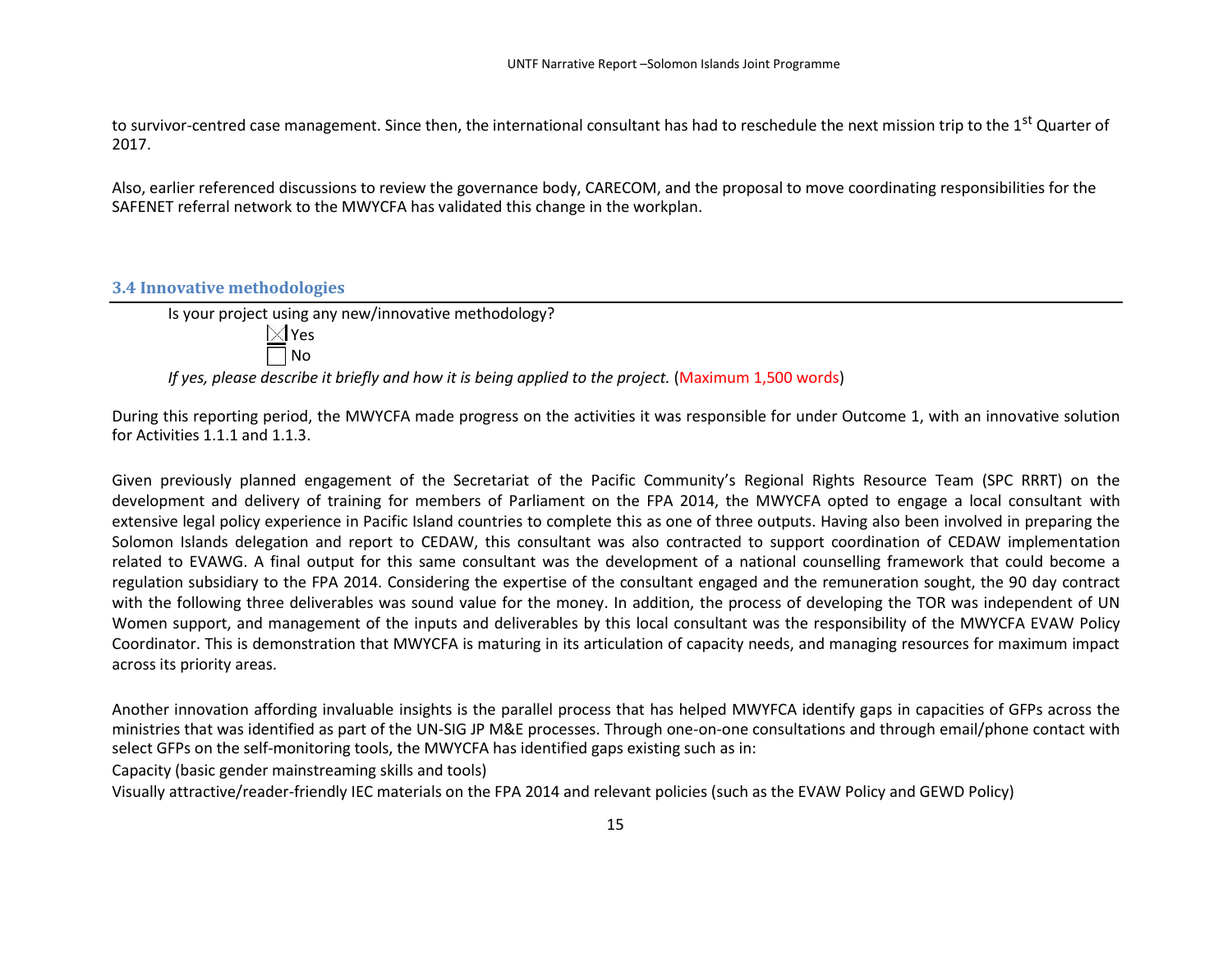Linking with Public Service General Orders on sexual harassment/reporting procedures In-house (MWYCFA) technical support to GFPs across ministries

Utilization (or lack of) of GFPs as conduits on relevant policy discussions (such as on EVAW, GEWD, and CEDAW) and key EVAWG messaging to be mainstreamed.

The MWYCFA understands that these findings should inform how it positions itself to better support the GFPs.

#### **3.5 Existing methodologies**

Is your project replicating and/or scaling up any existing methodologies?

Yes  $\times$ l No

If yes, please describe it briefly and how it is being applied to the project. (Maximum 1,500 words)

## **3.6 Issues and challenges**

Was there any issues and/or challenges that have affected project implementation during the reporting period?



If yes, please describe the key issues and/or challenges that have affected project implementation during the reporting period. For each issue and challenge identified, please provide the action(s) taken to manage the issues and/or challenges. (Maximum 800 words per issue/challenge and per action taken)

| Box 1. Issues and Challenges in 2016                                   |                                                                     |  |
|------------------------------------------------------------------------|---------------------------------------------------------------------|--|
| <b>Risks</b>                                                           | <b>Risks Management</b>                                             |  |
| Data collection by frontline service providers – for who and for what? | The JP Coordinator worked closely with the MHMS GBV                 |  |
|                                                                        | Coordinator/SAFENET Coordinator to ensure that M&E tools were       |  |
|                                                                        | used by relevant ministries and key SAFENET partners. This involved |  |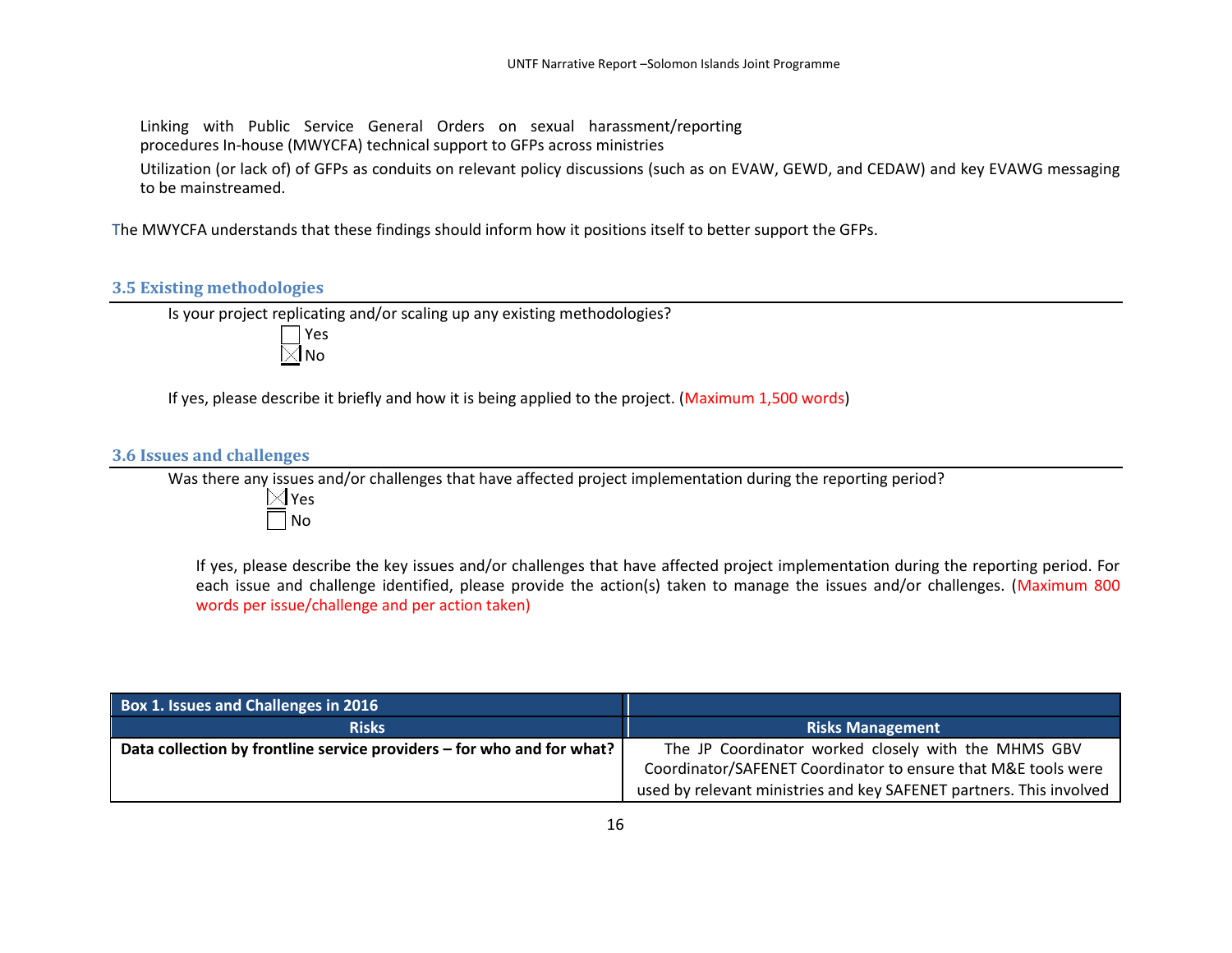| The purpose behind the data collection system was something<br>constantly raised in the reporting period by partners to the M&E<br>system, including UN partners, WHO, and Seif Ples.                                                                                                                                                                                                                                                                                                                      | multiple follow-up emails and phone conversations after his initial<br>emails/phone calls. Good engagement was received from the<br>Christian Care Centre, Family Support Centre, and all Honiara City<br>council clinics that are members of the SAFENET referral network.                                                                                                                                                                                                                                                                                                                                                                                                                                                                                                                                                                                                                                                                                 |
|------------------------------------------------------------------------------------------------------------------------------------------------------------------------------------------------------------------------------------------------------------------------------------------------------------------------------------------------------------------------------------------------------------------------------------------------------------------------------------------------------------|-------------------------------------------------------------------------------------------------------------------------------------------------------------------------------------------------------------------------------------------------------------------------------------------------------------------------------------------------------------------------------------------------------------------------------------------------------------------------------------------------------------------------------------------------------------------------------------------------------------------------------------------------------------------------------------------------------------------------------------------------------------------------------------------------------------------------------------------------------------------------------------------------------------------------------------------------------------|
| The forms being used in the UN-SIG JP M&E process is currently very<br>similar to forms developed for Seif Ples Clinic admissions and quality-<br>control systems. Completing Client Admission and tracking forms for<br>their clients as well as completing the ones required under the UN-SIG<br>JP resulted in an increase in workload for their limited number of staff.                                                                                                                               | Discussions with key partners also progressed to beyond data<br>collection for merely the sake of the UN-SIG JP to supporting the<br>MWYCFAs responsibilities for the Annual Report to Parliament on the<br>implementation of the FPA 2014.                                                                                                                                                                                                                                                                                                                                                                                                                                                                                                                                                                                                                                                                                                                 |
|                                                                                                                                                                                                                                                                                                                                                                                                                                                                                                            | Data collected under the UN-SGI JP M&E process was shared with<br>SAFETNET referral network members during the 2 <sup>nd</sup> Quarter of 2016<br>to ensure proper feedback and development of understanding of the<br>data and the outcomes from the monthly data collection.<br>Data collected under the UN-SIG JP M&E process was shared with the<br>UN-SIG JP members, including MWYCFA staff (particularly the WDD<br>Director and EVAW Policy Coordinator) during the 4 <sup>th</sup> Quarter of 2016.<br>It is an objective of this deliberate act, that using data such as this,<br>that was not previously collected, in their FPA 2014 mandated<br>reporting, the MWYCFA will appreciate the value of regular data<br>collection and monitoring by service providers. Hopefully, this will<br>help to reinforce requests for the monthly submission of data in 2017<br>and regularly data collection by the SAFENET Coordinator and UN-SIG<br>JP. |
| Related to data collection again is the introduction of new JIMS to the<br>RSIPF and justice system agencies, resulting in more regularly data<br>collection and collation at the national level, including some data<br>required by the UN-SIG JP as part of the M&E process, as well as needed<br>by the MWCYFA for their Annual Report on the implementation of the<br>FPA 2014. The Public Solicitors Office was able to extract needed data<br>from the JIMS for the period of January to April 2016. | The JP Coordinator invested significant time and effort in following up<br>on outstanding data via phone, email and in person. It was an<br>important consideration that the MHMS GBV Coordinator/SAFENET<br>Coordinator remains to be perceived as the main driver, pushing for<br>monthly data collection. At the end of this reporting period, there<br>was still missing data for some months from some service providers<br>and SAFENET referral network members.                                                                                                                                                                                                                                                                                                                                                                                                                                                                                      |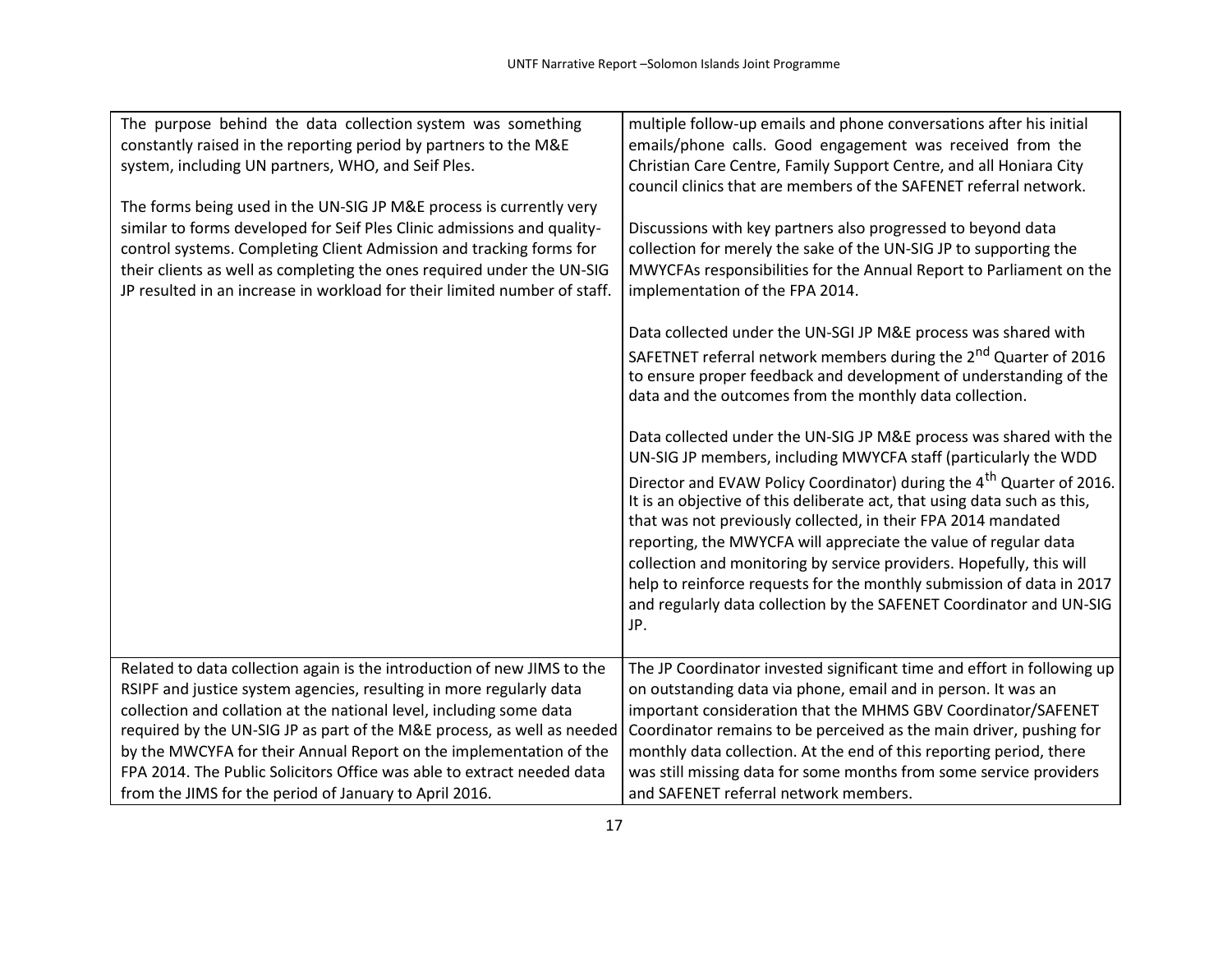|                                                                                                                                                                                                                                                                                                                                                                                                                                                                                                                                                                                                                                                      | In the next reporting period, it will be important that request for data<br>occur more regularly, preferable on a monthly basis, on the 10 <sup>th</sup> of<br>every month, and then by phone call, text message and email for<br>every day after until the 15 <sup>th</sup> or submission, whichever comes first.                                                                                                                                                                                                                                                                                                                                                                                           |
|------------------------------------------------------------------------------------------------------------------------------------------------------------------------------------------------------------------------------------------------------------------------------------------------------------------------------------------------------------------------------------------------------------------------------------------------------------------------------------------------------------------------------------------------------------------------------------------------------------------------------------------------------|--------------------------------------------------------------------------------------------------------------------------------------------------------------------------------------------------------------------------------------------------------------------------------------------------------------------------------------------------------------------------------------------------------------------------------------------------------------------------------------------------------------------------------------------------------------------------------------------------------------------------------------------------------------------------------------------------------------|
| The World Bank-funded GBV project ceased without implementing the<br>prerequisite referral tracking database to track referrals of cases within<br>SAFENET, impacting activity on referral data collection (Activity 2.1.2)                                                                                                                                                                                                                                                                                                                                                                                                                          | During this reporting period, the UNFPA assessed the current VAWG<br>data collection and analysis system in place within the SAFENET<br>referral network. In light of the findings, in the 4 <sup>th</sup> Quarter of 2016,<br>the UNFPA submitted an addendum to the project document,                                                                                                                                                                                                                                                                                                                                                                                                                      |
|                                                                                                                                                                                                                                                                                                                                                                                                                                                                                                                                                                                                                                                      | proposing that the remaining USD 45,000 in Activity 2.1.2 be<br>reallocated as follow:<br>USD 5,000 reallocated to Activity 2.1.1 for use by UN Women in<br>monitoring and coordination (basic data form development)<br>USD 30,000 reallocated to Activity 2.2.1 to supplement line on<br>technical support in engaging AUT<br>USD 5,000 reallocated to Activity 2.2.2 for supplementing<br>current rollout of training to provinces, as well as activities on<br>essential services and outreach for marginalized groups<br>USD 5,000 reallocated to Activity 2.2.3 for a partnership with the<br>WHO to progress work on GBV health services protocols and<br>guidelines including printing of materials. |
| As numbers of partners as well as projects on EVAWG in the country<br>increases, without matched increase in government human resourcing,<br>it is clear that the UN-SIG JP must maintain communication with<br>development partners and funding partners (including UN agencies,<br>Australian DFAT, World Bank, INGOs, and grant mechanisms), as well as<br>the key SAFENET referral network partners to ensure that not only are<br>project goals met, but that conflicting priorities are managed in<br>advance. This can include timing of launching activities, strategic and<br>policy-level meetings, and fielding of technical consultants. | The UN-SIG JPs regular capturing of planned absences by key staff<br>participation in policy meetings and events hosted by UN-SIG JP<br>partner agencies will ensure activities under UN-SIG JP is attended by<br>a good number of participants and that there is a high level of<br>engagement.<br>This information is reflected into confirmation of activities, meetings<br>and in-country missions for technical consultants.                                                                                                                                                                                                                                                                            |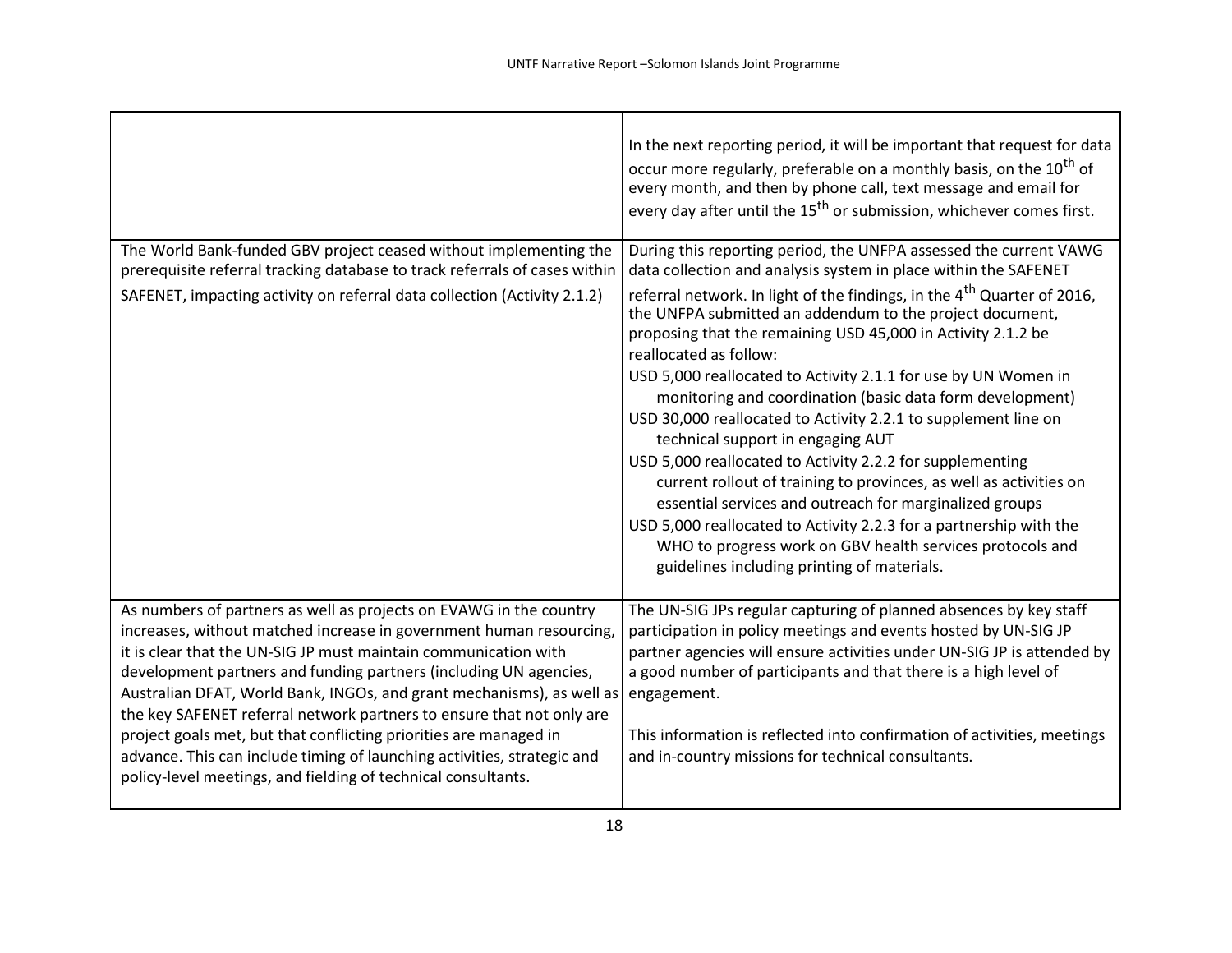| Competing with EVAWG partners to implement UN-SIG JP activities,                     | Full visibility of UN-SIG JP activities and projected timeframes of |
|--------------------------------------------------------------------------------------|---------------------------------------------------------------------|
| this includes activities where funding is channeled through MWYCFA                   | implementation across UN-SIG JP partners is maintained through the  |
| accounts akin to the UN-SIG JP arrangements, through to technical                    | sharing of a programme priorities matrix.                           |
| consultants being partnered with key EVAW staff of the MWYCFA.                       |                                                                     |
|                                                                                      | The JP Coordinator initiated monthly meetings with key partners on  |
| The MWYCFA currently holds a total of USD 45,600 of combined UN                      | UN-SIG JP, including the UNFPA Programme Specialist (also the focal |
| Women funding (UN Peace Building Trust Fund project USD 25,200                       | point on the UN-SIG JP), the MHMS GBV Coordinator/SAFENET           |
| plus UN-SIG JP USD 20,400) and will receive an additional USD 124,000                | Coordinator, and the MWYCFA EVAW Policy Coordinator and WDD         |
| in the next reporting period.                                                        | Director.                                                           |
|                                                                                      |                                                                     |
| Activity 1.1.1 is dependent on the availability of Members of                        | The JP Coordinator regularly monitored the deliverables under this  |
| Parliament for the FPA training, and the development of the program                  | contract through monthly meetings with the MWYCFA EVAW Policy       |
| modules and materials. During this reporting period this activity was                | Coordinator and the WDD Director.                                   |
| postponed to the 4 <sup>th</sup> Quarter of 2016; however due to Parliament          |                                                                     |
| ending earlier than anticipated in 2016, this was rescheduled to the 1 <sup>st</sup> |                                                                     |
| Quarter of 2017.                                                                     |                                                                     |

## **3.7 Next steps**

- 1. Activity 1.1.1: Progress training for parliamentarians, ii) development of national counselling framework, and iii) drafting of subsidiary regulation to the FPA 2014, on the national counselling regulations.
- 2. Activity 1.1.2: MWYCFA to present EVAW Policy to Cabinet along with *Women, Peace and National Security Policy* and the *WPNS National Action Plan*. Followed by formal launching event. Linking with Activity 1.2.1, "Support National EVAW Task Force to implement and monitor with a results framework, and assess progress of EVAW Policy", the National EVAW Task Force will be trained on results-based programming and M&E – combination of training sessions and mentoring on application of the M&E tools.
- 3. Activity 1.1.3: i) Finalisation of National CEDAW Follow-up Report on 4 critical areas reporting progress against adoption of draft Federal Constitution including the provisions of equality between men and women; measures to ensure police respond to and investigate complaints regarding violence against women; adoption of the 'Second Chance Education' policy; and the development and promotion of age-appropriate education on sexual and reproductive health to address early pregnancies. ii) Finalisation of National Plan of Action by stakeholders and implementation with technical support. iii) Preparing 4<sup>th</sup> Periodic Report due November 2018.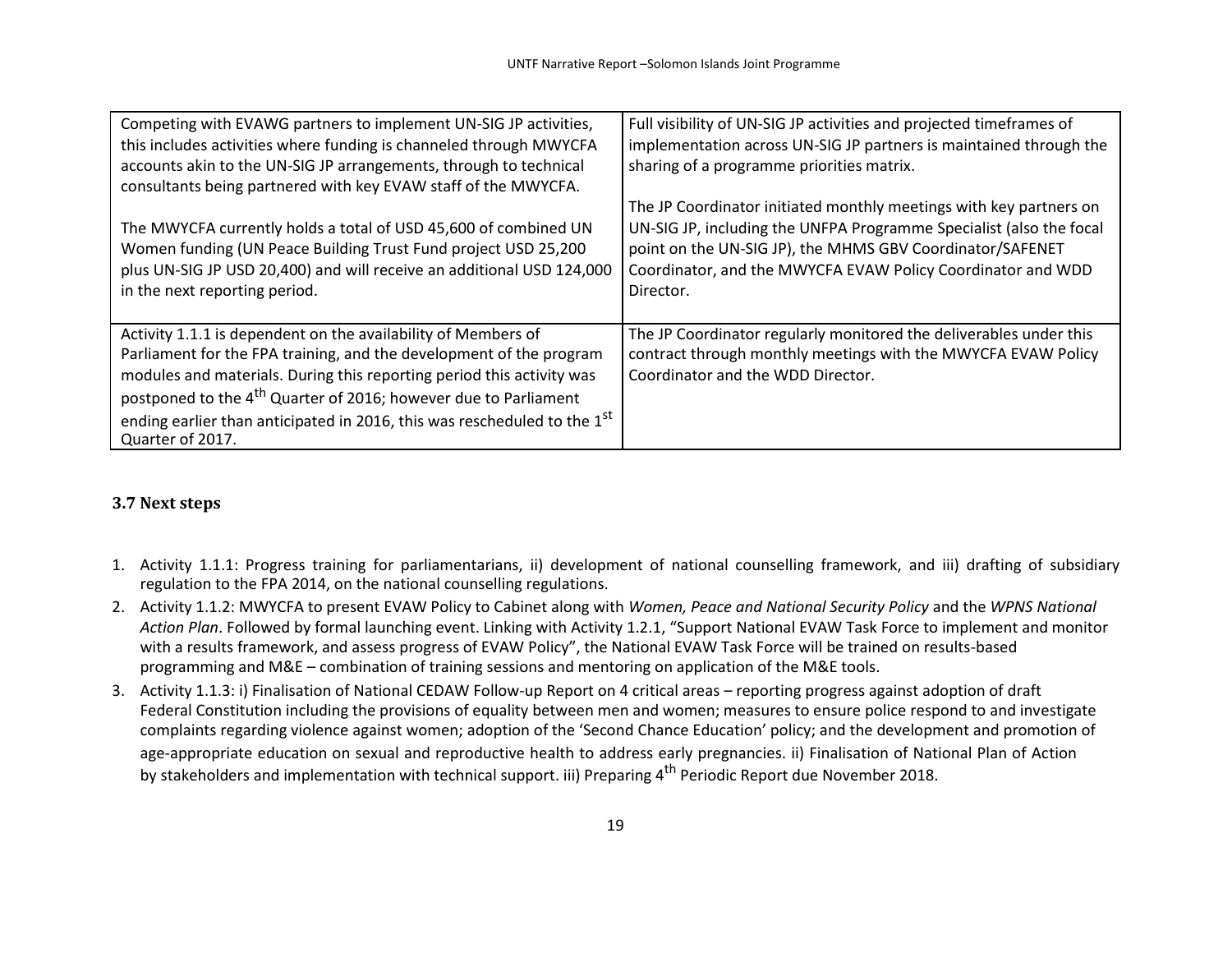- 4. Activity 1.2.2: i) conduct training and mentoring sessions for gender focal points in Honiara and the provinces on gender equality, VAWG, and M&E to perform their roles effectively, ii) Support MWYCFA to utilise Gender Focal Points more effectively as entry points to initiate discussions on gender equality and Government's policy priorities in addressing GBV in select ministries, including development/finalisation or production of IEC materials and tools applicable.
- 5. Activity 2.1.1: Technical consultant to progress UNFPA to implement actions consistent with the Addendum to UN JP Project Document involving AUT on revising the GBV Health Workers Training Manual, continuing support to MHMS GBV Coordinator in training more health workers in provinces using the 5-days GBV Health Worker training program, conducting the assessment essential services in the health sector and outreach for marginalised groups including women with disabilities, and completing the work undertaken by WHO in a follow up validation of the SOP and towards finalizing the *National Policy and Clinical Protocols for minimum standards of treatment of survivors of gender-based violence.*

#### **3.8 Sustainability**

**JIMS and SAFENET Data Collection system –** The JIMS is an Australian DFAT-funded initiative under its Justice program. JIMS is currently being used to different degrees by the RSIFP, Public Solicitors Office, Office of Director of Public Prosecutions, Magistrate Courts, the High Court, National Judiciary (administering the courts), and CSSI. The RSIFP has adapted data fields to be able to track calls entering its toll-free number/s and response times to family violence-related calls for services. In the majority of the justice agencies, the JIMS is approved for rollout. It is an application located on terminals of approved officers. Data fields include numbers of cases, and also enables tracking across agencies.

In light of this new development within key partners to the SAFENET referral network, it has been an immediate focus of the UN-SIG JP to support the MHMS GBV Coordinator/SAFENET Coordinator to investigate aspects of the JIMS to identify opportunities to integrate data needs, towards improved coordination of services across frontline service providers, including those service providers outside of the RSIFP and justice system agencies, such as the Christian Care Centre, Family Support Centre, Seif Ples, and the MWYCFA.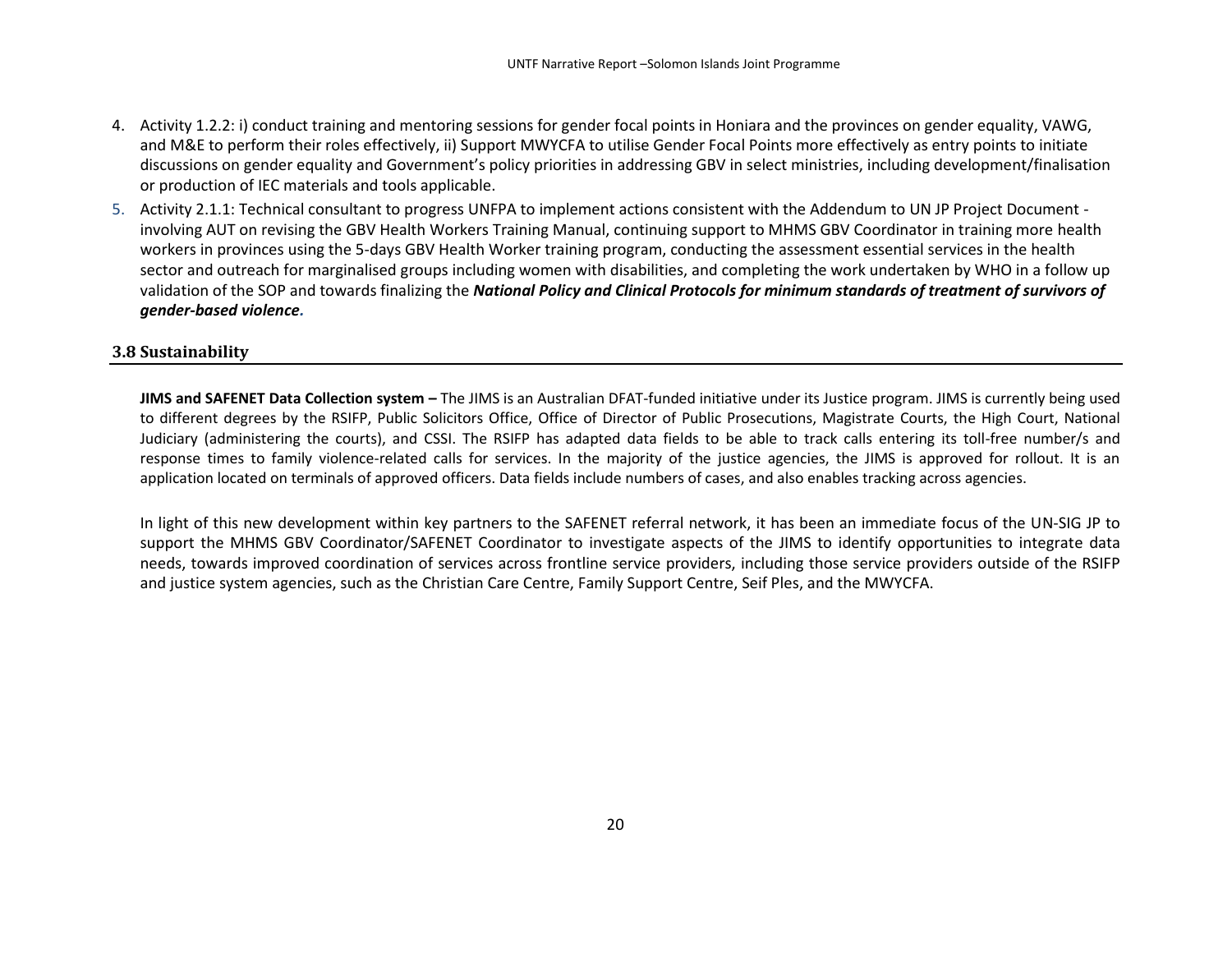## **3.9 Voices from the field**

Changes achieved by the project are best reflected in grantees' and beneficiaries' own words. Please include any quote, testimony or human interest story collected during the reporting period. (maximum 150 words)

#### N/A at this time

Has informed consent been obtained by beneficiary/grantee to have the above-content publicized?

Yes No

#### **3.10 Knowledge and communication products**

Has your project generated any knowledge or communication product that can be shared with others during this reporting period? Yes  $\boxtimes$ No

If yes, please specify the title of product and the type of product in the table below, and please share the product(s) in the format of PDF, Word or Excel with the UN Trust Fund Portfolio Manager via email.

2.

| No. | Title of product | Type of product |
|-----|------------------|-----------------|
|     |                  |                 |
|     |                  |                 |
|     |                  |                 |

| Manu list for "Type of product" |
|---------------------------------|
| 1. Anthologies                  |
| 2. Assessments                  |
| 3. Audio                        |
| 4. Advocacy/campaign material   |
| 5. Bibliographies               |
| 6. Brochures/Poster             |
| 7. Case study                   |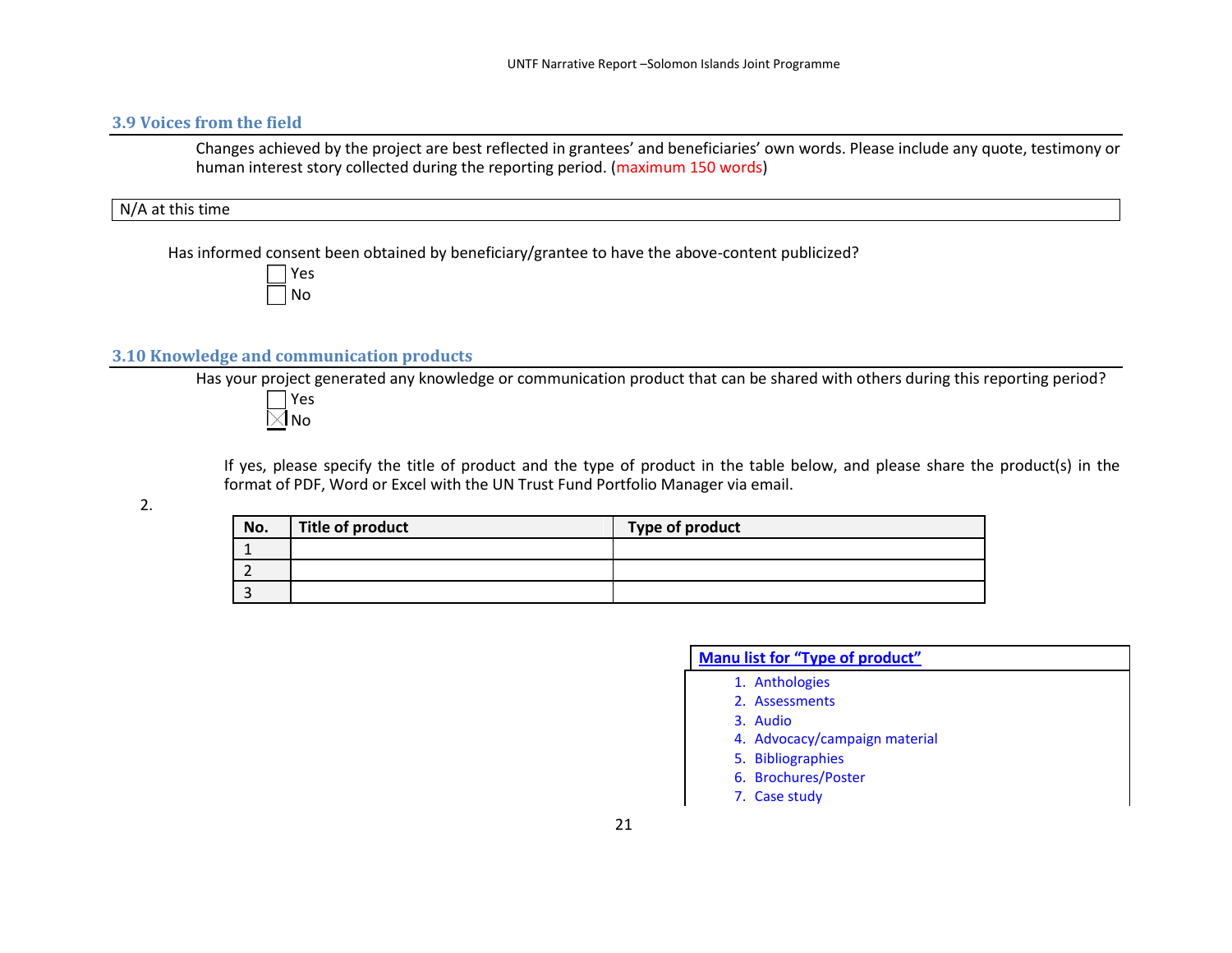|  | 8. Comic Strip/Cartoon                                |
|--|-------------------------------------------------------|
|  | 9. Curriculum                                         |
|  | 10. Catalog/Directory                                 |
|  | 11. Electronic discussion forum                       |
|  | 12. Exercise/Game                                     |
|  | 13. Issue/Policy/Research Paper                       |
|  | 14. Indicators                                        |
|  | 15. Manual/Handbook                                   |
|  | 16. Newsletters                                       |
|  | 17. Protocols/Guidelines                              |
|  | 18. Photos                                            |
|  | 19. PR material (posters, brochures, pamphlets, etc.) |
|  | 20. Surveys                                           |
|  | 21. Toolkit/Checklist                                 |
|  | 22. Training materials                                |
|  | 23. Video/Film                                        |
|  | 24. Website and web portal                            |
|  | 25. Others (specify)                                  |

If you have other types of products, such as audio, video, film, website, web portal, and/or something else that is too big and heavy to be shared via email, please provide the title of the product, the type of product and the URL/website address where we can see these products (ex. YouTube).

| Title of the product | Type of product | URL/Website address |
|----------------------|-----------------|---------------------|
|                      |                 |                     |
|                      |                 |                     |
|                      |                 |                     |

**3.11 Photos** 

Is there any photo that illustrates the change generated by the project?

 $\boxtimes$  Yes No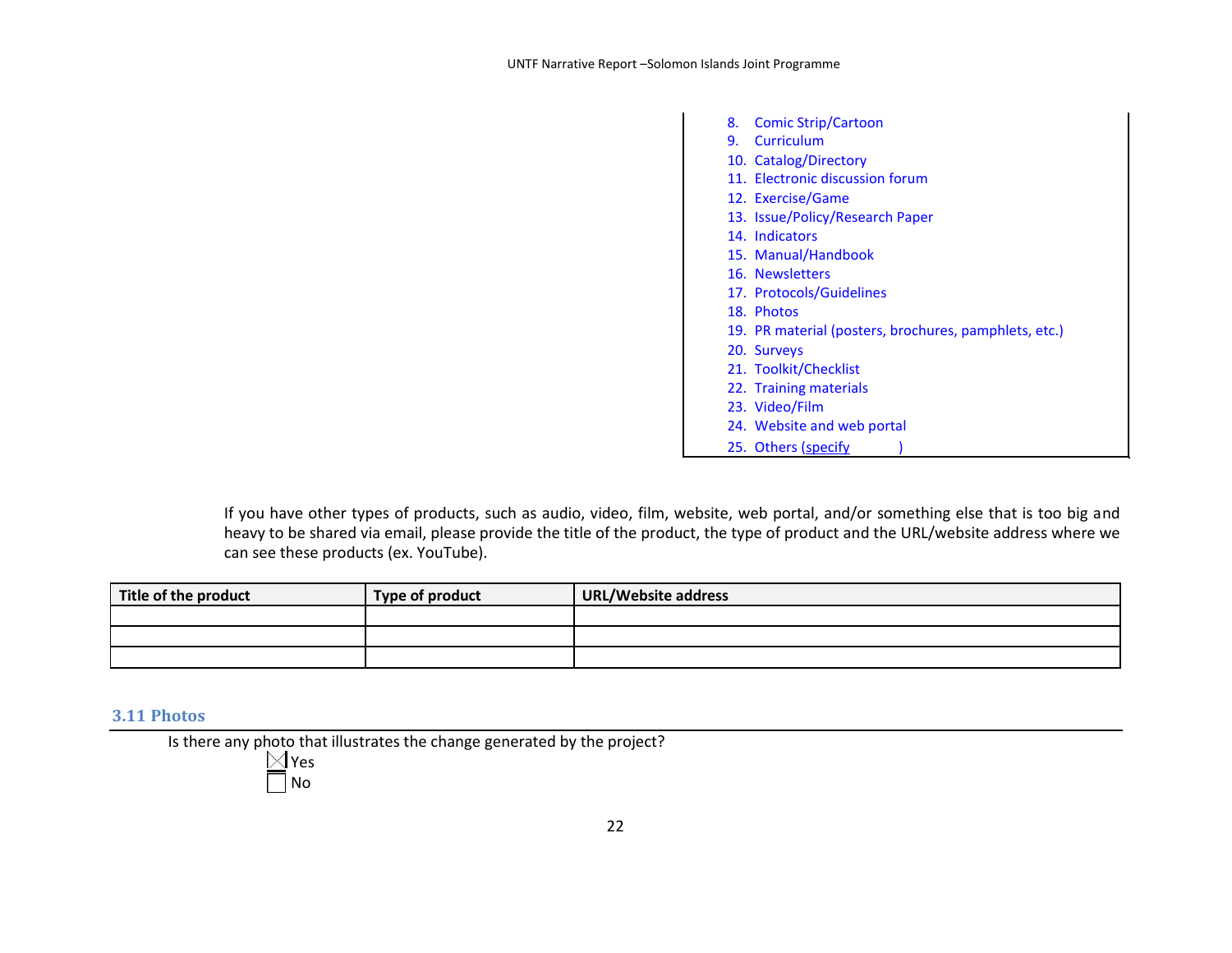If yes, please provide the necessary information requested in the table below and share the photos with the UN Trust Fund Portfolio Manager via email.

- o Description of the photo
- $\circ$  Photo credit the name of photographer or the person who took the photo
- o Informed consent whether informed consent has been obtained by persons appearing in the photo (yes or no)

| Photo        | Please provide a short sentence describing who appears in the photo, what is happening,       | Photo credit    | (the Has    |
|--------------|-----------------------------------------------------------------------------------------------|-----------------|-------------|
| No.          | and when and where it was taken (maximum 150 words)                                           | name            | of informed |
|              |                                                                                               | photographer    | orl consent |
|              |                                                                                               | the person      | whol been   |
|              |                                                                                               | took the photo) | obtained    |
|              |                                                                                               |                 | by persons  |
|              |                                                                                               |                 | appearing   |
|              |                                                                                               |                 | in<br>the   |
|              |                                                                                               |                 | photo?      |
|              |                                                                                               |                 | (Yes or No) |
| $\mathbf{1}$ | This group photo was taken after the National Validation Workshop for Solomon Islands         |                 | <b>Yes</b>  |
|              | Government EVAW Policy in Honiara on 25 October 2016. The participants represented 29         | ATENASI WASUKA  |             |
|              | EVAWG stakeholders including government agencies, development partners, NGOs, FBOs,           |                 |             |
|              | survivor-service providers and UN agencies involved in the UN Joint Programme. This was taken |                 |             |
|              | on Day 1 of the 3-days Validation Workshop.                                                   |                 |             |
|              |                                                                                               |                 |             |
|              |                                                                                               |                 |             |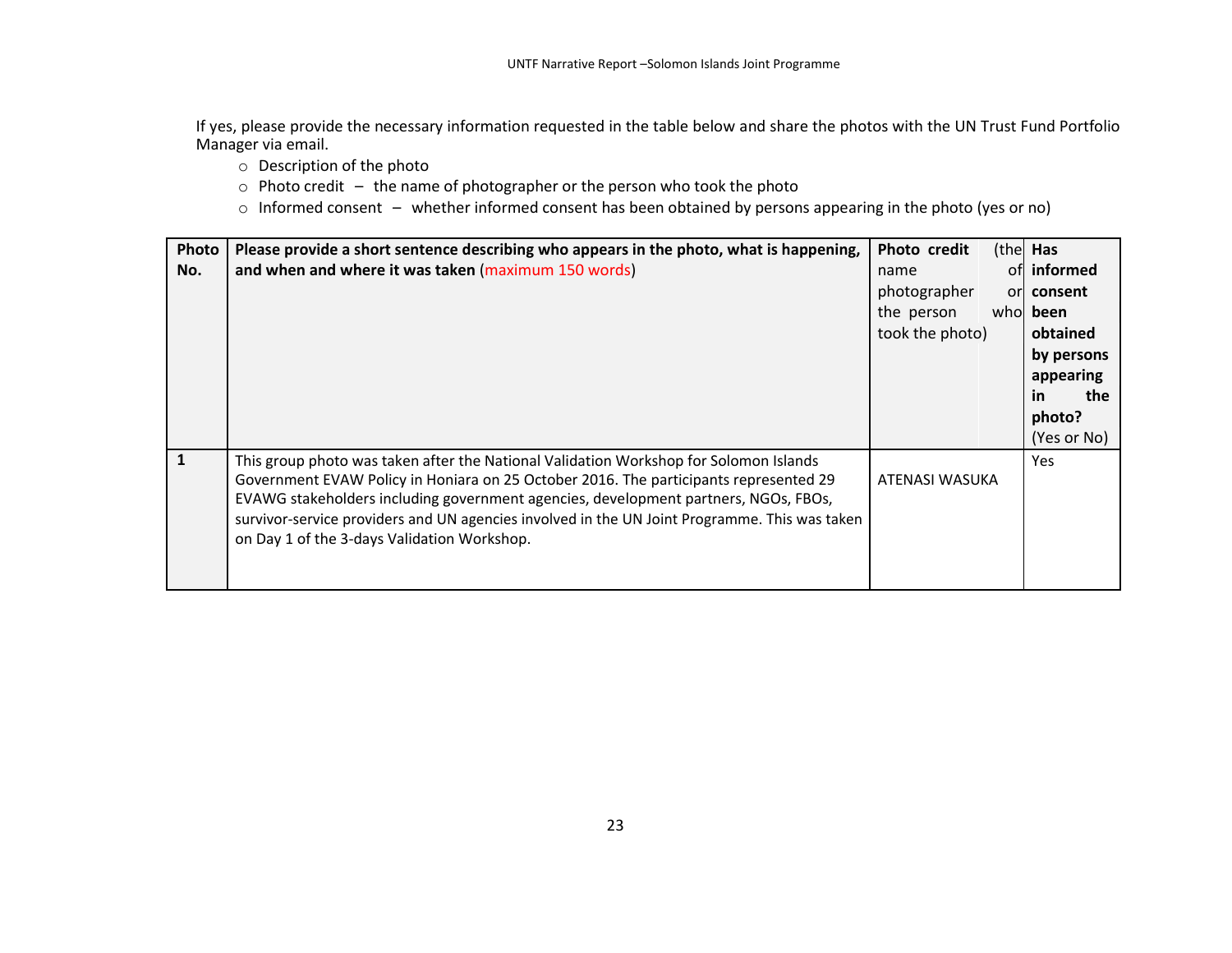

# **3.12 Awards, special recognition and/or media coverage**

Has the project been awarded any prize or received any special recognition during the reported period?



Please provide the title of the award or special recognition, year, location, and briefly explain its importance. (maximum 150 words)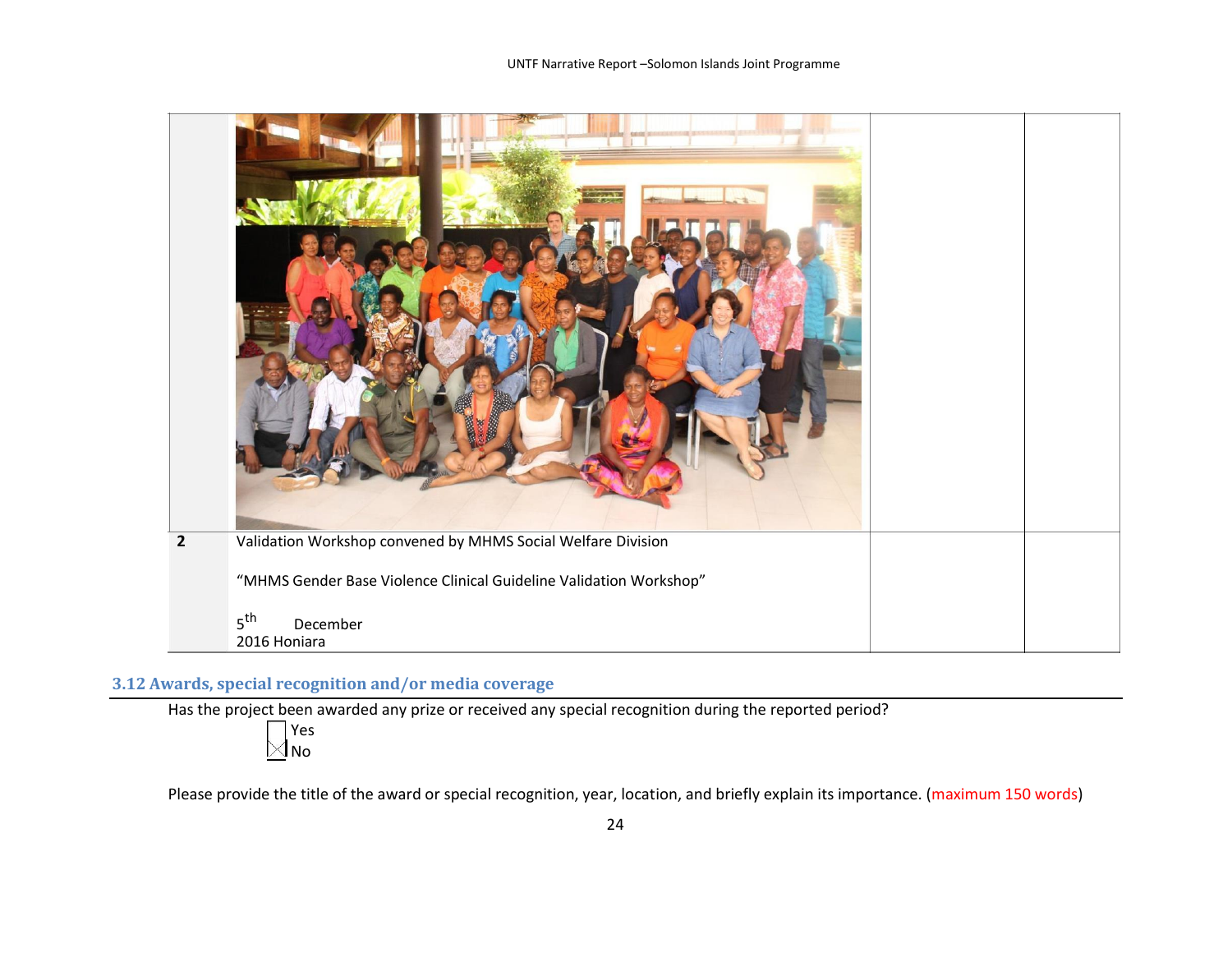# **3.13 Annexes: supporting materials** (optional)

Please list any additional material to support the content of the narrative report. Please note that this is optional. If there is any, please specify the title of document in the table below, and share these annexes with the UN Trust Fund Portfolio Manager via email.

| No. of annex | <b>Title of document</b> |
|--------------|--------------------------|
| Annex 1      |                          |
| Annex 2      |                          |
| Annex 3      |                          |
| Annex 4      |                          |
| Annex 5      |                          |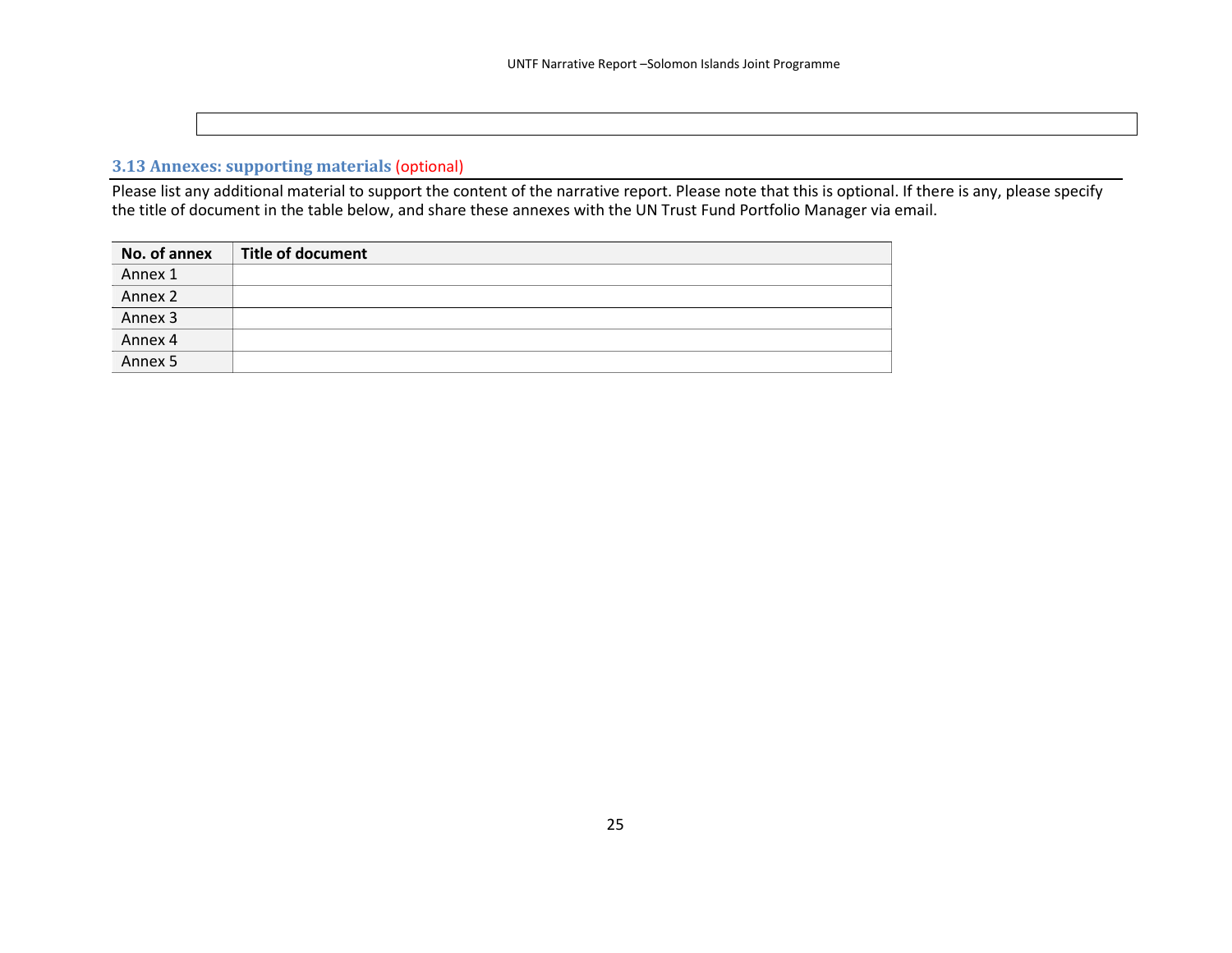# 3.14 List of acronyms

Please list the acronyms used in the report.

| <b>Acronyms</b>                | <b>Description</b>                                                                 |
|--------------------------------|------------------------------------------------------------------------------------|
| <b>CEDAW</b>                   | Convention on the Elimination of All Forms of Discrimination against Women         |
| <b>CRC</b>                     | Convention on the Rights of the Child                                              |
| <b>CSO</b>                     | Civil Society Organization                                                         |
| <b>CSSI</b>                    | <b>Correctional Service Solomon Islands</b>                                        |
| <b>DFAT</b>                    | Australian Department of Foreign Affairs and Trade                                 |
| <b>EVAW</b>                    | Eliminating Violence against Women                                                 |
| <b>EVAWG</b>                   | Eliminating Violence against Women and Girls                                       |
| <b>EVAW Policy</b>             | National Policy on Eliminating Violence against Women and the National Action Plan |
| <b>FPA</b>                     | <b>Family Protection Act</b>                                                       |
| GBV                            | <b>Gender Based Violence</b>                                                       |
| <b>GEWD Policy</b>             | Gender Equality and Women's Development Policy                                     |
| <b>IEC</b>                     | Information, Education and Communications                                          |
| <b>JP</b>                      | Joint Programme                                                                    |
| M&E                            | Monitoring and Evaluation                                                          |
| <b>MCO</b>                     | Multi-Country Office                                                               |
| <b>MHMS</b>                    | Ministry of Health and Medical Services                                            |
| <b>MJLA</b>                    | Ministry of Justice and Legal Affairs                                              |
| <b>MRE</b>                     | Monitoring, Reporting, and Evaluation                                              |
| <b>MWYCFA</b>                  | Ministry of Women, Youth, Children and Family Affairs                              |
| <b>NAACC</b>                   | National Advisory and Action for Children Committee                                |
| <b>NHSP</b>                    | National Health Strategic Plan                                                     |
| <b>NRH</b>                     | National Reproductive and Child Health                                             |
| <b>RCH</b>                     | Reproductive Child Health                                                          |
| <b>RH</b>                      | Reproductive Health                                                                |
| <b>Role Delineation Policy</b> | Policy on Universal Health Coverage and Role Delineation of Health Services        |
| <b>RSIPF</b>                   | Royal Solomon Islands Police Force                                                 |
| <b>SAFENET</b>                 | <b>GBV Referral network</b>                                                        |
| SIG                            | Solomon Islands Government                                                         |